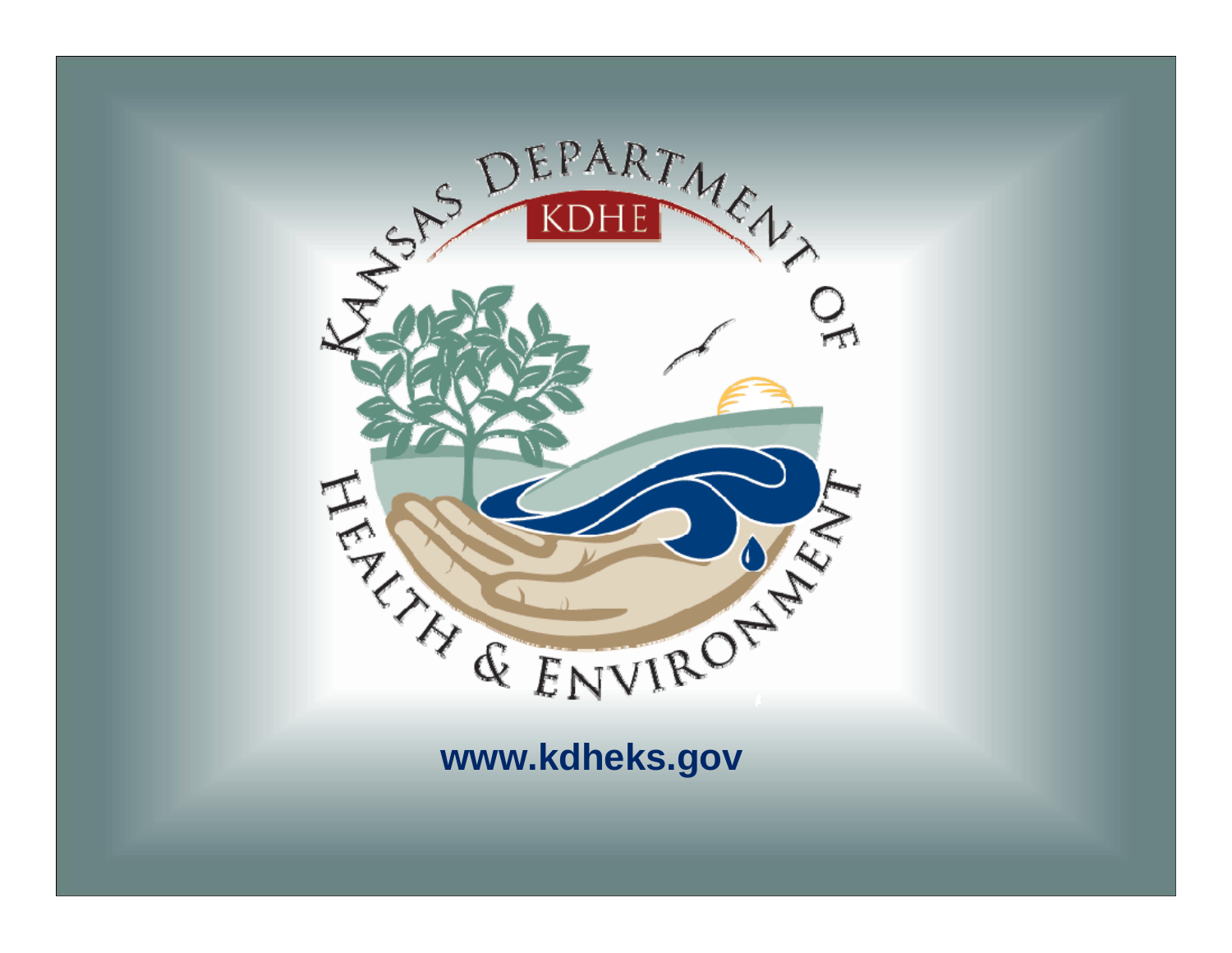# **Kansas Surface Water Quality Standards Triennial Review Updates**

#### **Bureau of WaterKansas Dept. of Health & Environment**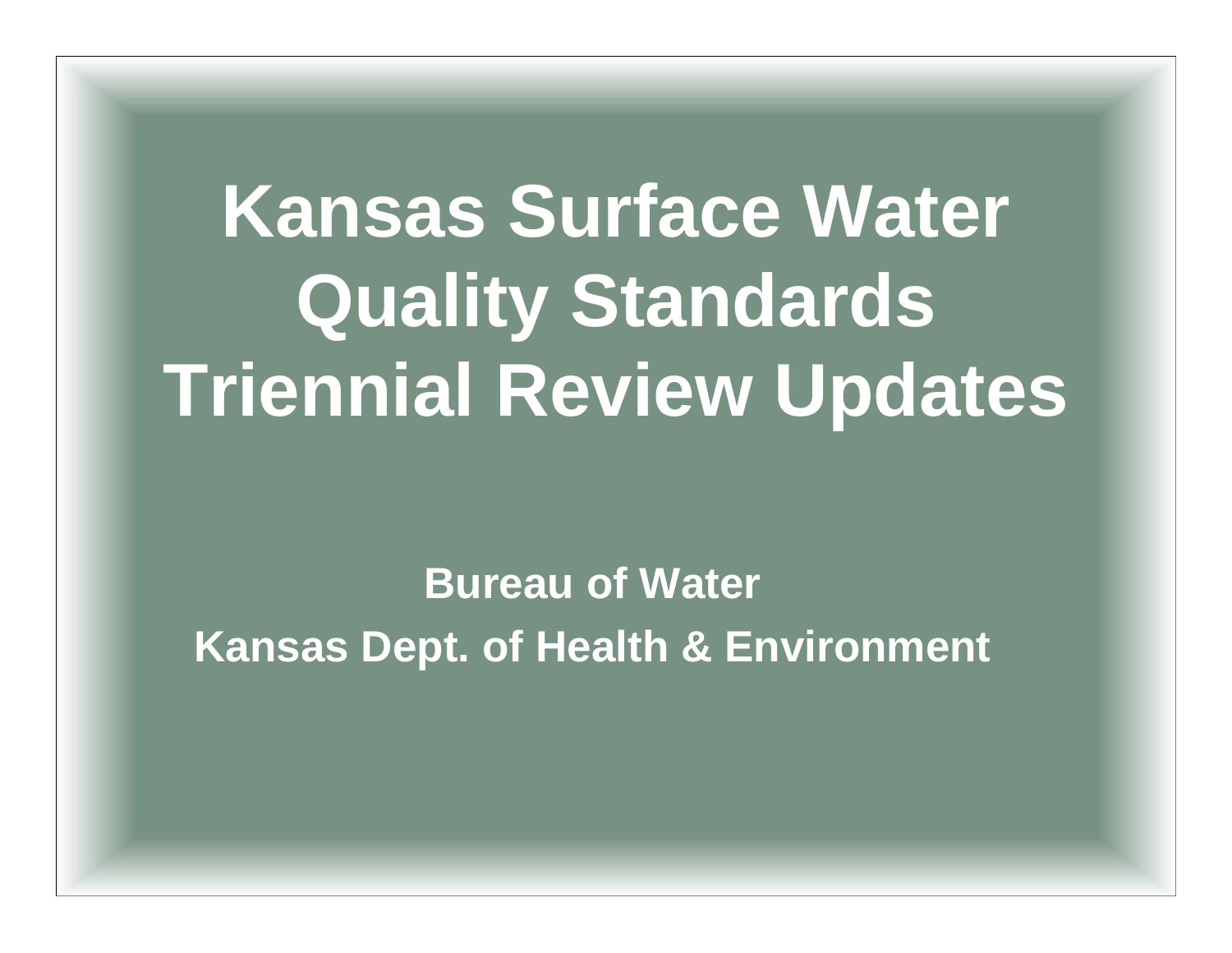#### **Outline**

- **Part 1** What are the Kansas Surface Water Quality Standards (KSWQS)?
- **Part 2**  Triennial Review Process
- **Part 3** Key Issues
- **Part 4** Additional Issues



*Healthy Kansans living in safe and sustainable environments*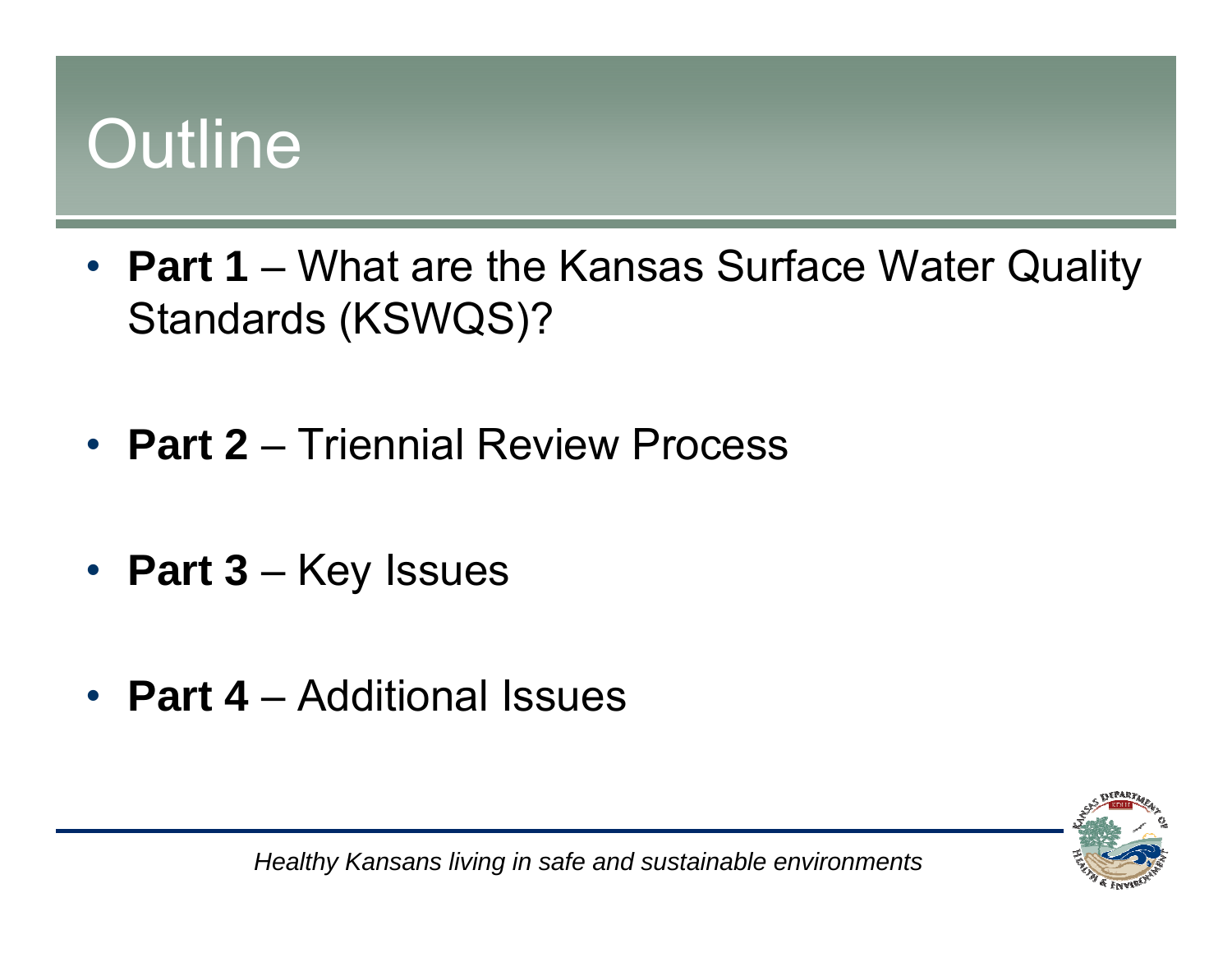## Water Quality Standards (WQS)

- • **Designated Uses** – State recognized uses of a water
	- Aquatic Life
	- Irrigation
	- Recreation
	- Industrial
- − Drinking Water
- − Livestock Watering
- − Groundwater Recharge
- **Criteria** Conditions necessary to protect uses
	- Narrative; free from toxicity, color, solids, etc.
	- Numeric; threshold values, e.g. nitrate = 10 mg/L
- **Antidegradation** Policy designed to keep clean waters as clean as possible

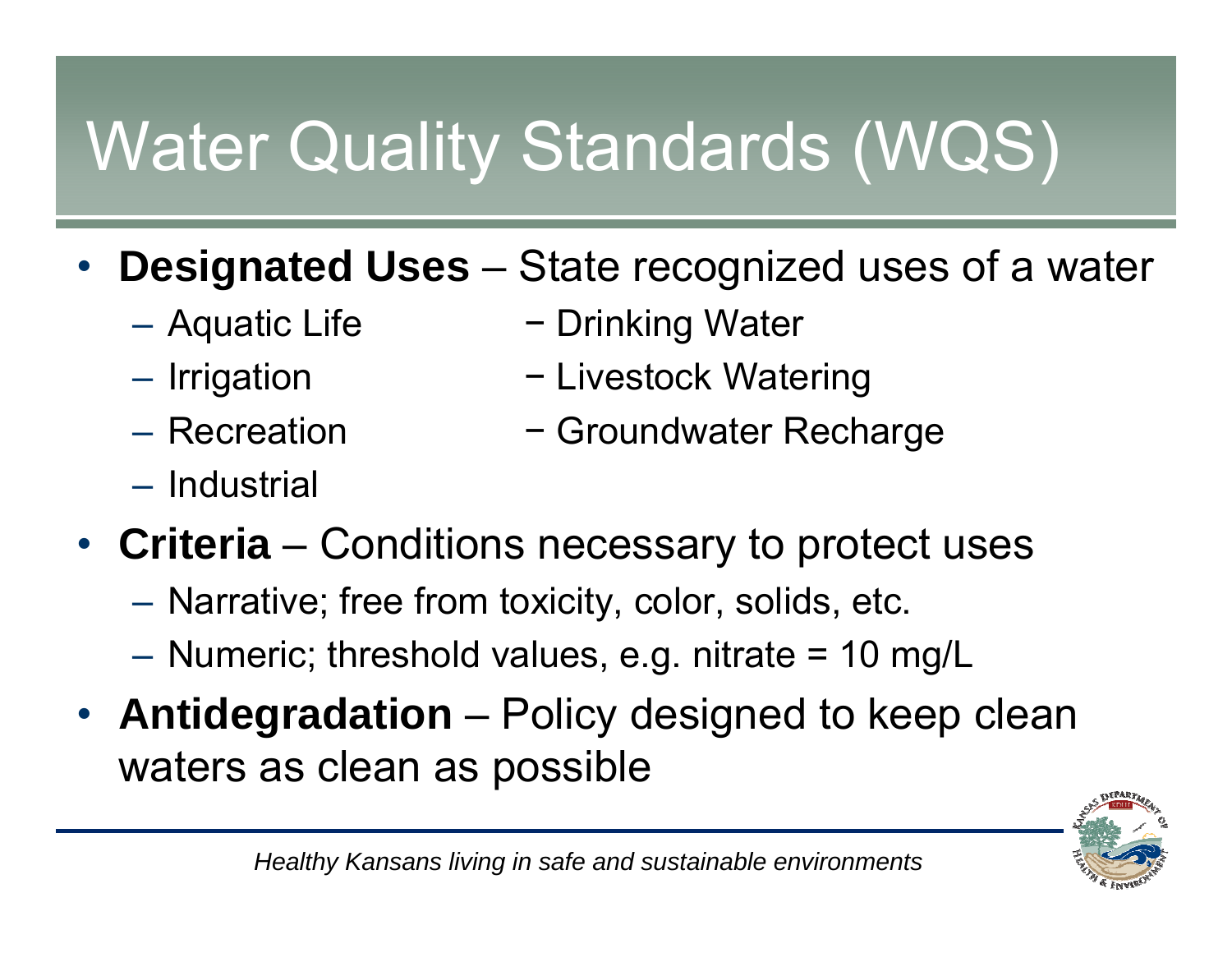## Water Quality Standards (WQS)

- • Each state has the primary role in establishing its own WQS
- •Need EPA's approval before taking effect
- •EPA has oversight authority/responsibility
- Should be reviewed and/or updated periodically
	- Triennial Reviews

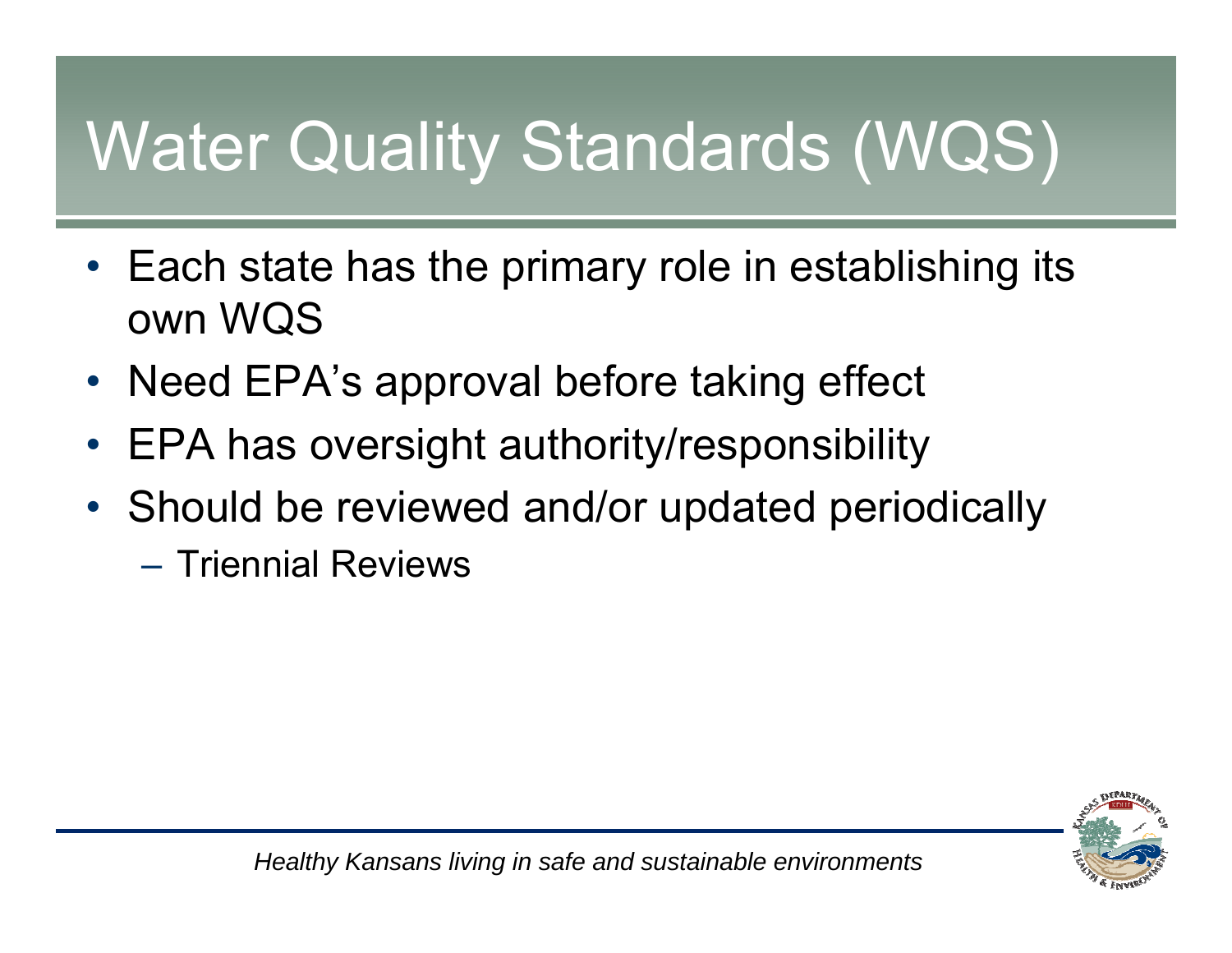#### Kansas Statute and Regulations

- $\bullet$ *K.S.A. 82a-2001(a)*
- $\bullet$  *KAR 28-16-28b to 28-16-28g, and Tables of Numeric Criteria*
- *Kansas Antidegradation Policy*

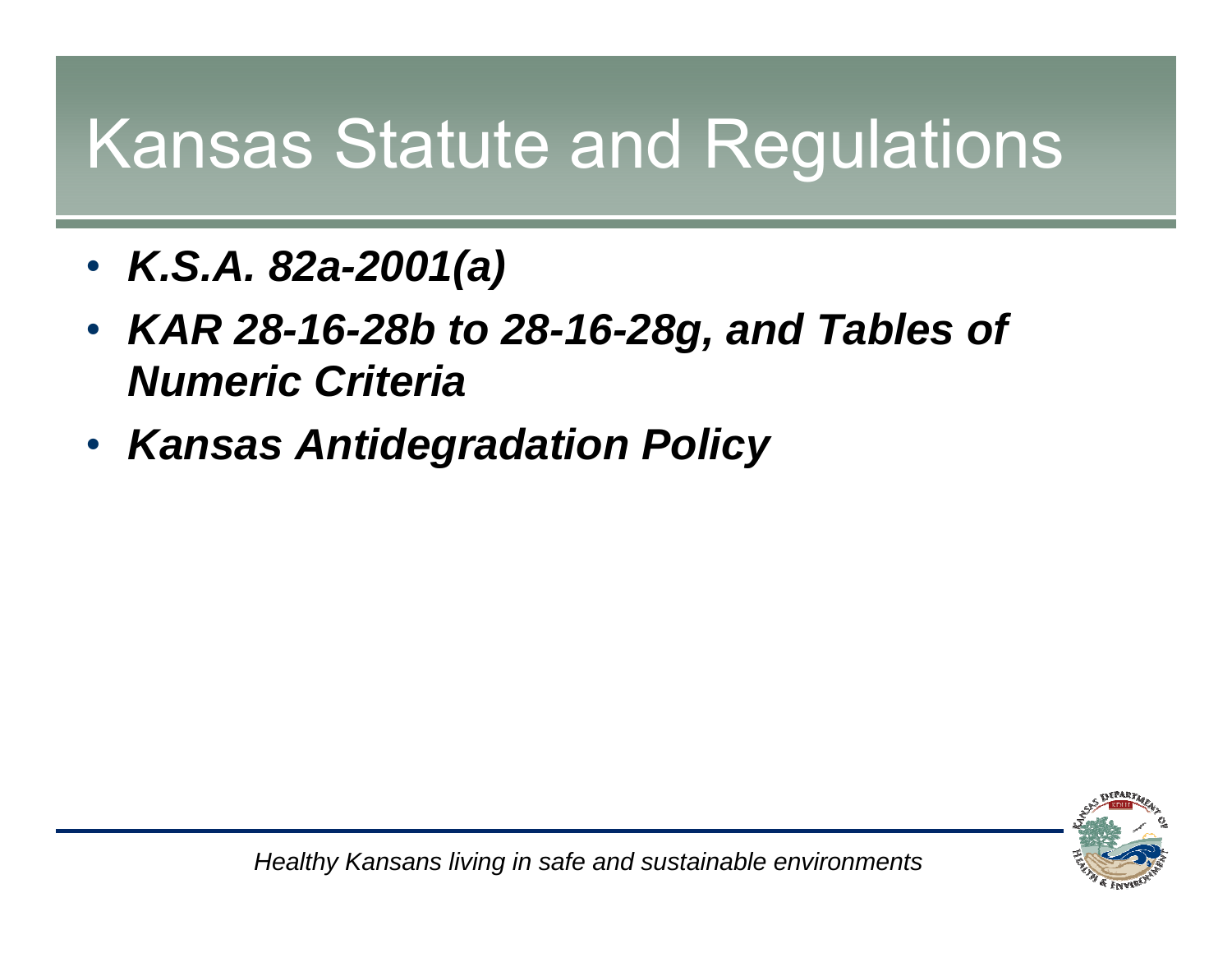#### Triennial Review

- $\bullet$  Last full review completed in 2004
	- WQS modified in 2005, 2006, 2007, 2008, 2009
- $\bullet$ The current review started in October 2009
- $\bullet$  Focus Group with members representing:
	- **State agencies**: *Wildlife & Parks, Agriculture, Water Authority*
	- **Regulated communities**: *League of Kansas Municipalities, Chamber of Commerce & Industry, Farm Bureau, Livestock Association, Corn Growers Association*
	- **Environmental groups**: *Sierra Club, Kansas Natural Resources Council, League of Women Voters, Audubon of Kansas, Kansas Riverkeeper*
	- **Other technical groups**: *Society of Professional Engineers, Kansas Biological Survey*

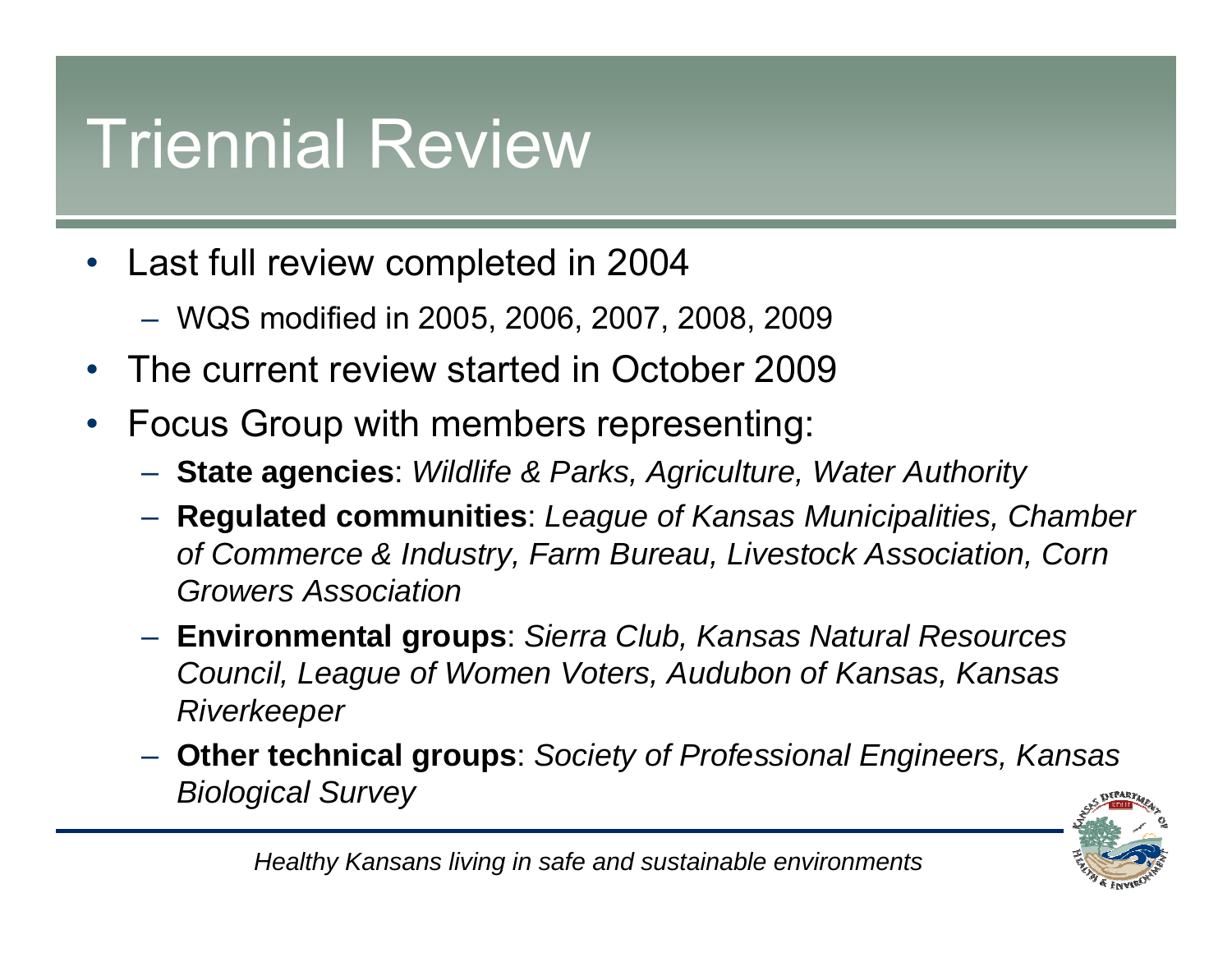#### Triennial Review Process

- Six key topics identified by the Focus Group January 2010
- $\bullet$  KDHE developed white papers on the six topics
	- $-$  September 2010
- The Focus Group reviewed and approved
	- November 2010
		- **Initial review**
	- January 2011
		- **Second review and additions**
	- February 2011
		- Addition of impact assessment

#### •**Public Meetings seeking inputs from the public**

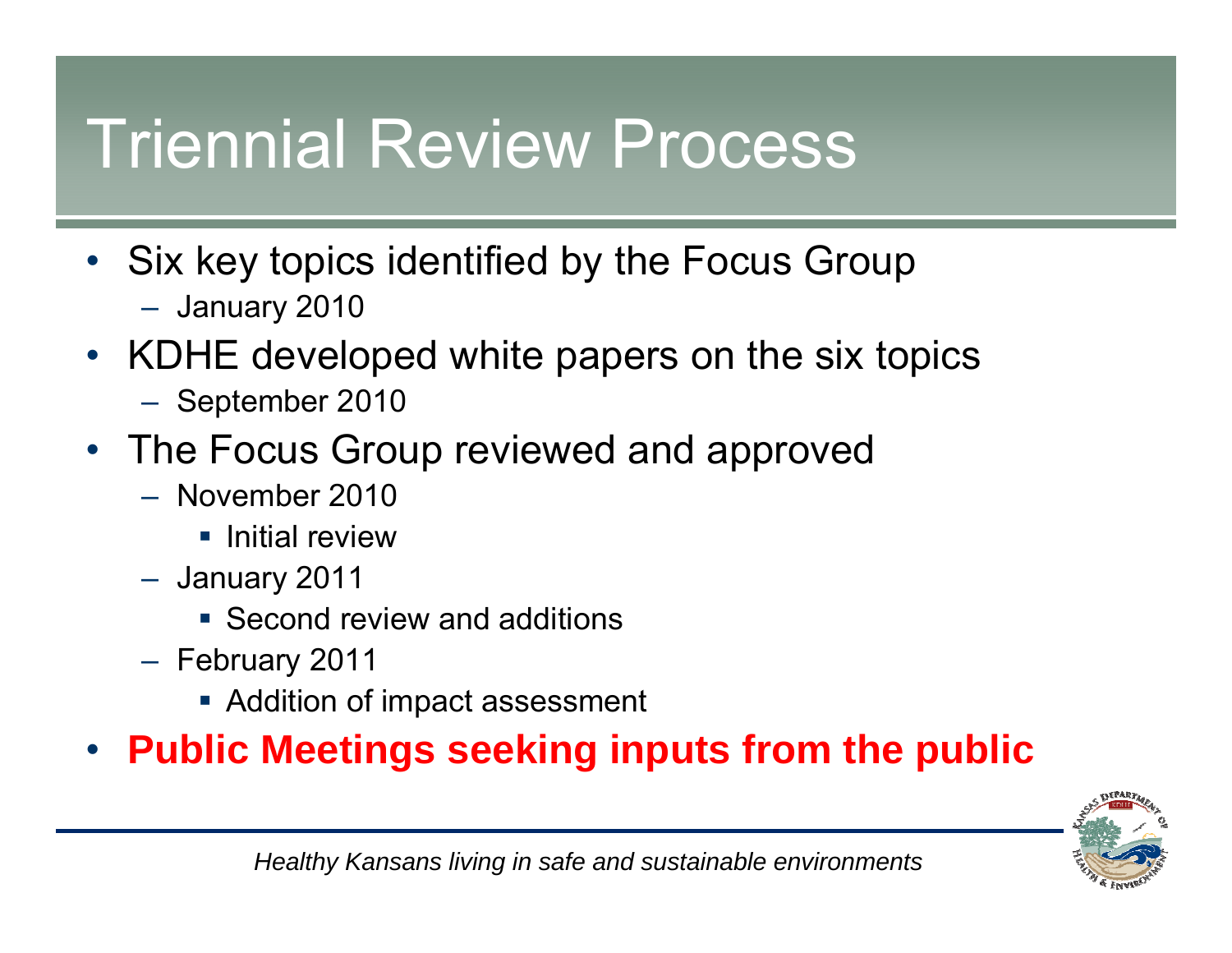#### What's Next?

- •KDHE develops WQS changes based on public comments
- •KDHE holds Public Hearings
- •The State adopts the modified KSWQS
- • KSWQS review by the Legislature Joint Committee on Administrative Rules and Regulations
- •EPA approval or disapproval of KSWQS
- •Implementation of any final KSWQS

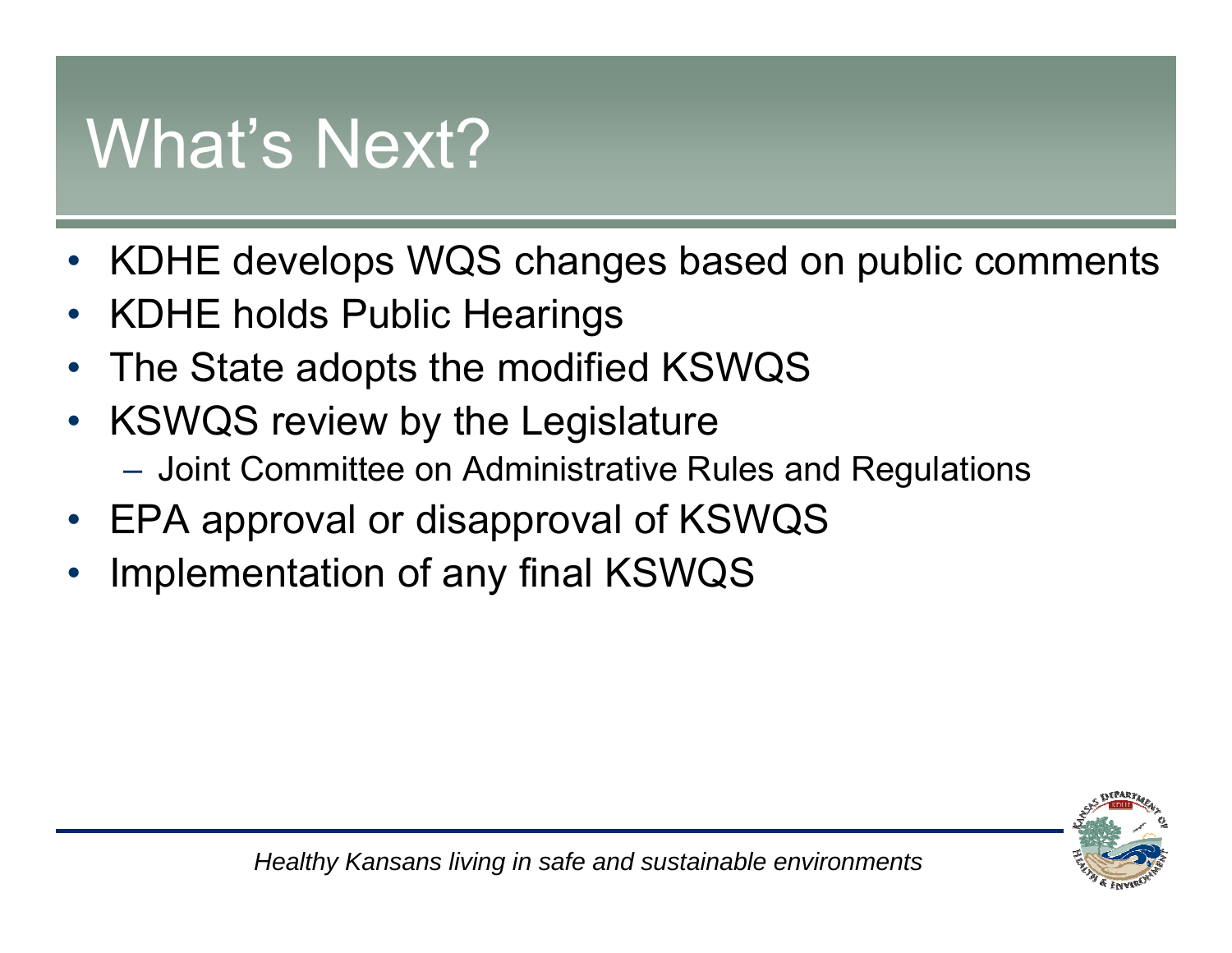# Key Issues

#### - Arranged in alphabetic order, not priority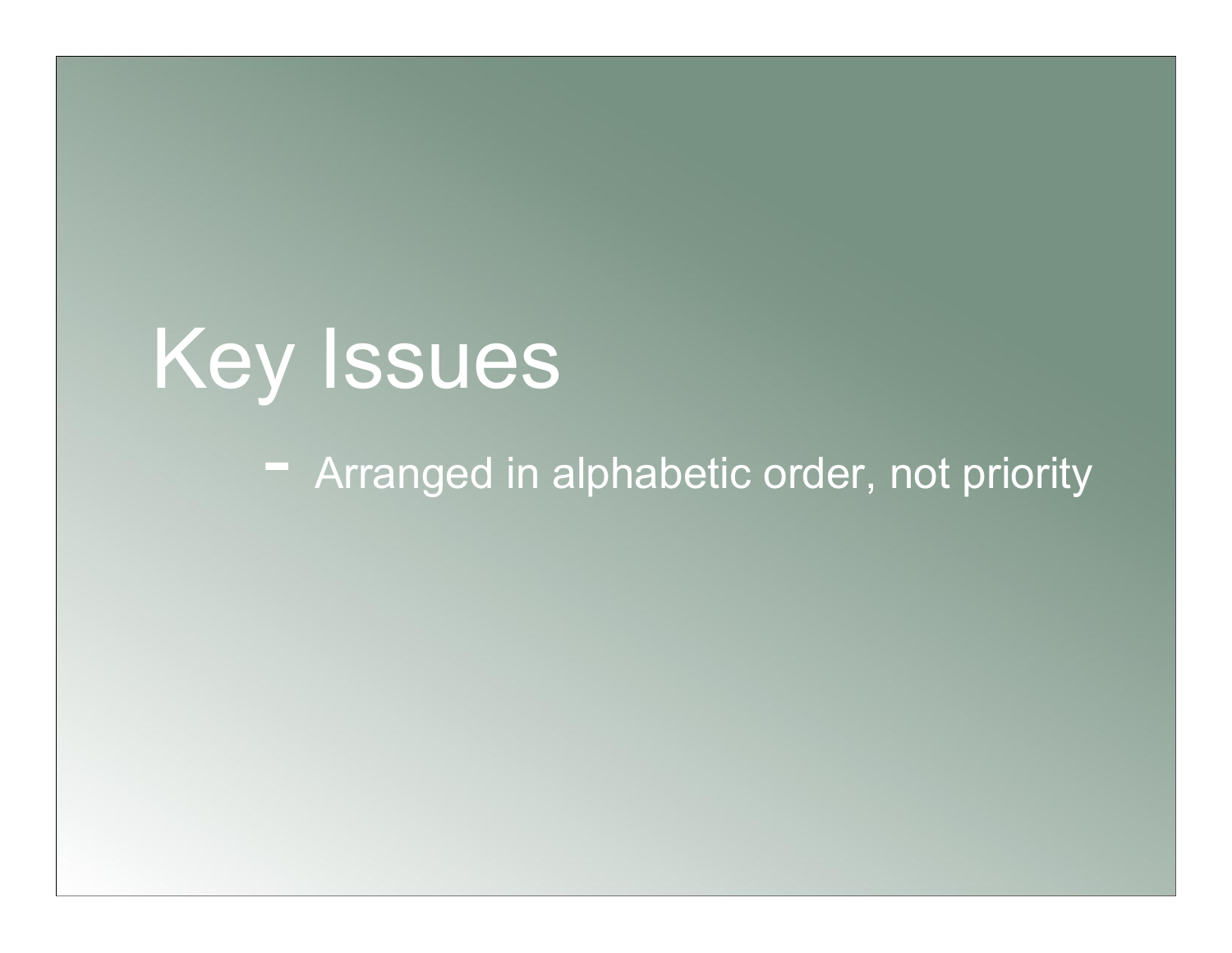#### Antidegradation

- •The current policy in place since 2001
- $\bullet$  Need to further define implementation procedures
	- Identification of Tier 2 waters
		- "High Quality" waters
	- $-$  Economic or social justification
	- Alternatives analysis
	- $\mathcal{L}_{\mathcal{A}}$ *De minimis* provision
- $\bullet$ The goal is to clarify and simplify the procedures

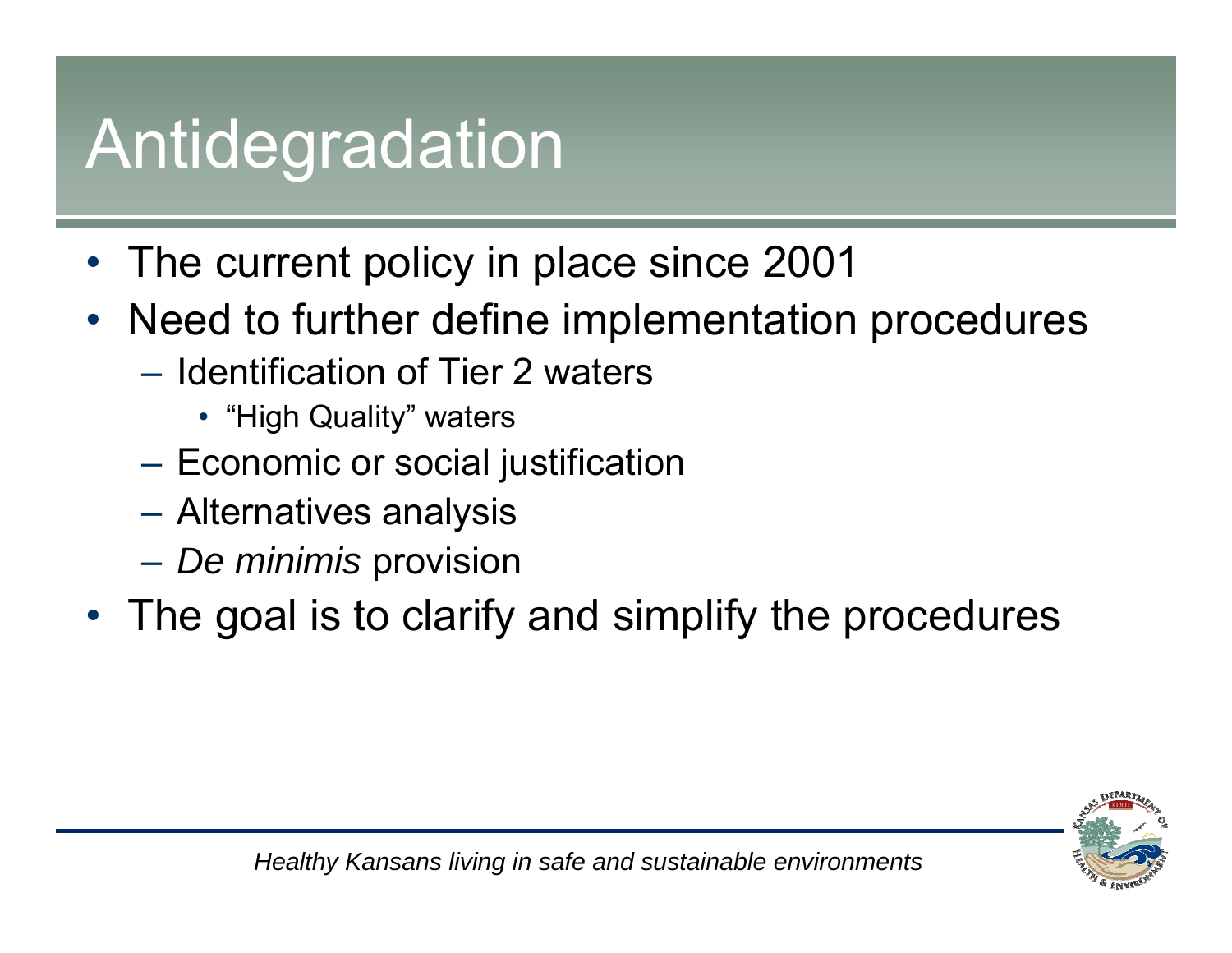#### Antidegradation

- 3 Tiers of waters
	- $\mathcal{L}_{\mathcal{A}}$ – Tier 1 – just achieves water quality goals
	- –Tier 2 – better quality than needed to achieve quality goals
	- Tier 3 Outstanding National Resource Waters
		- Wildlife Preserves, wilderness areas, etc.
			- KS example is Cheyenne Bottoms wetlands
		- No new or expanded discharges that alter water quality
- Tier 2 is where the action is
	- A new or expanded discharge must undergo analysis
		- Is there an important social or economic reason for a discharge?
		- If so, what are the treatment alternatives and their costs?

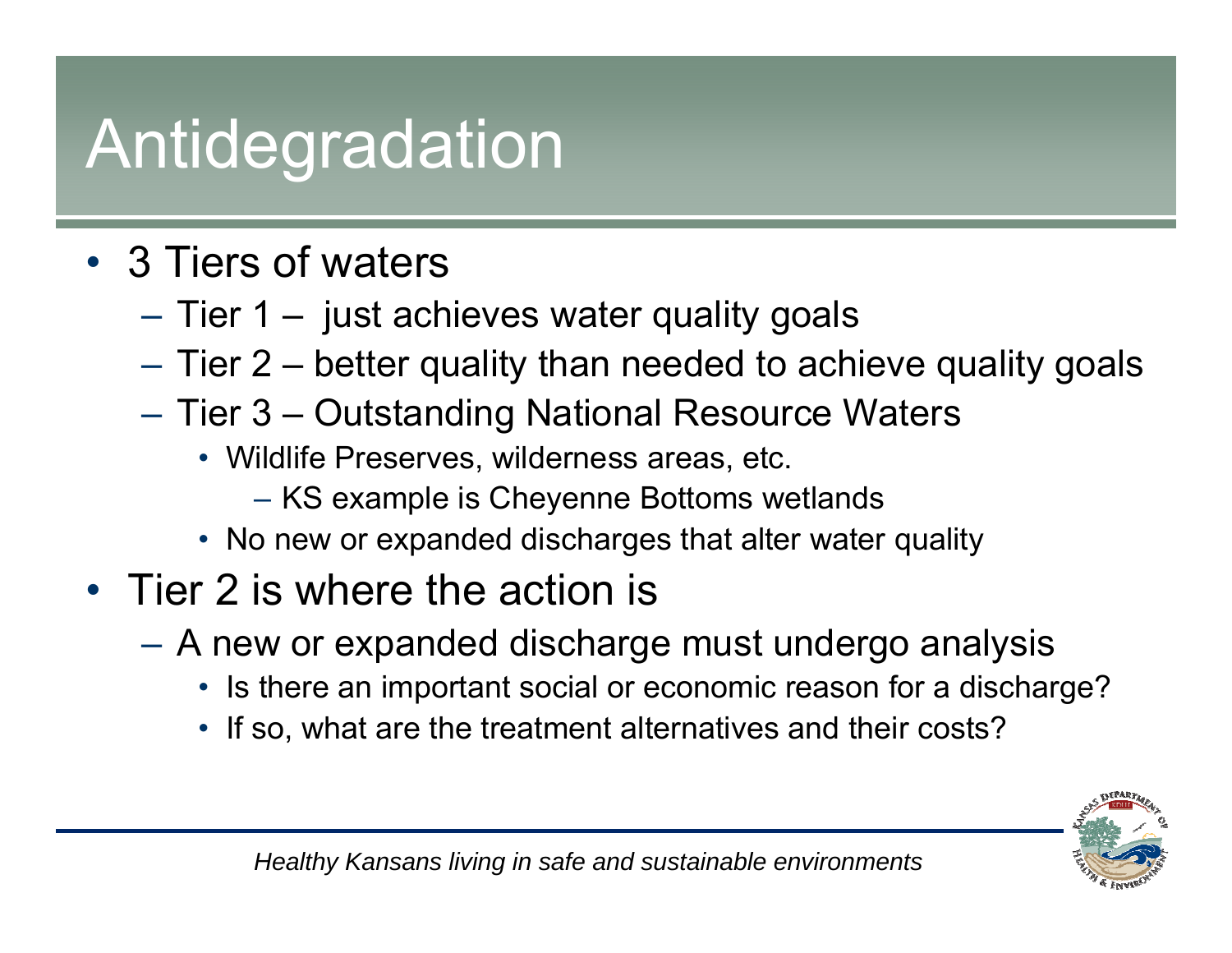## Antidegradation: Tier 2 Options

#### ¾ Option 1

- Pollutant-by-Pollutant
	- •Each pollutant evaluated individually
- ¾ Option 2
	- Waterbody-by-Waterbody
		- Each waterbody is defined
			- $\mathcal{L}_{\mathcal{A}}$  , and the set of  $\mathcal{L}_{\mathcal{A}}$  $-$  Based on quality only
			- – Based on quality and intrinsic value (is it a water that we want to protect because it is important to many) – for instance the Kansas River due to its value for recreation and a drinking water source

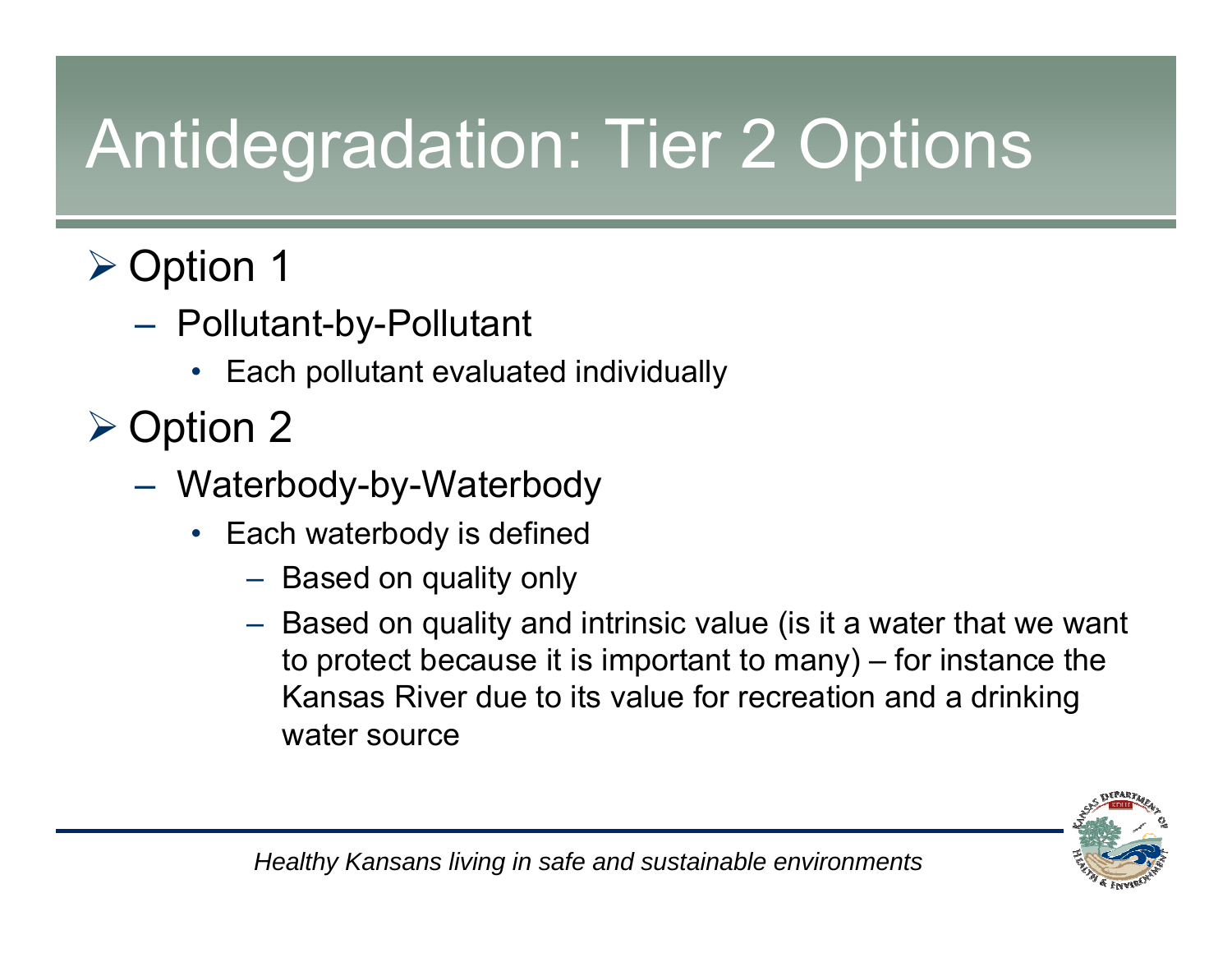### Antidegradation: Tier 2 Options





*Healthy Kansans living in safe and sustainable environments*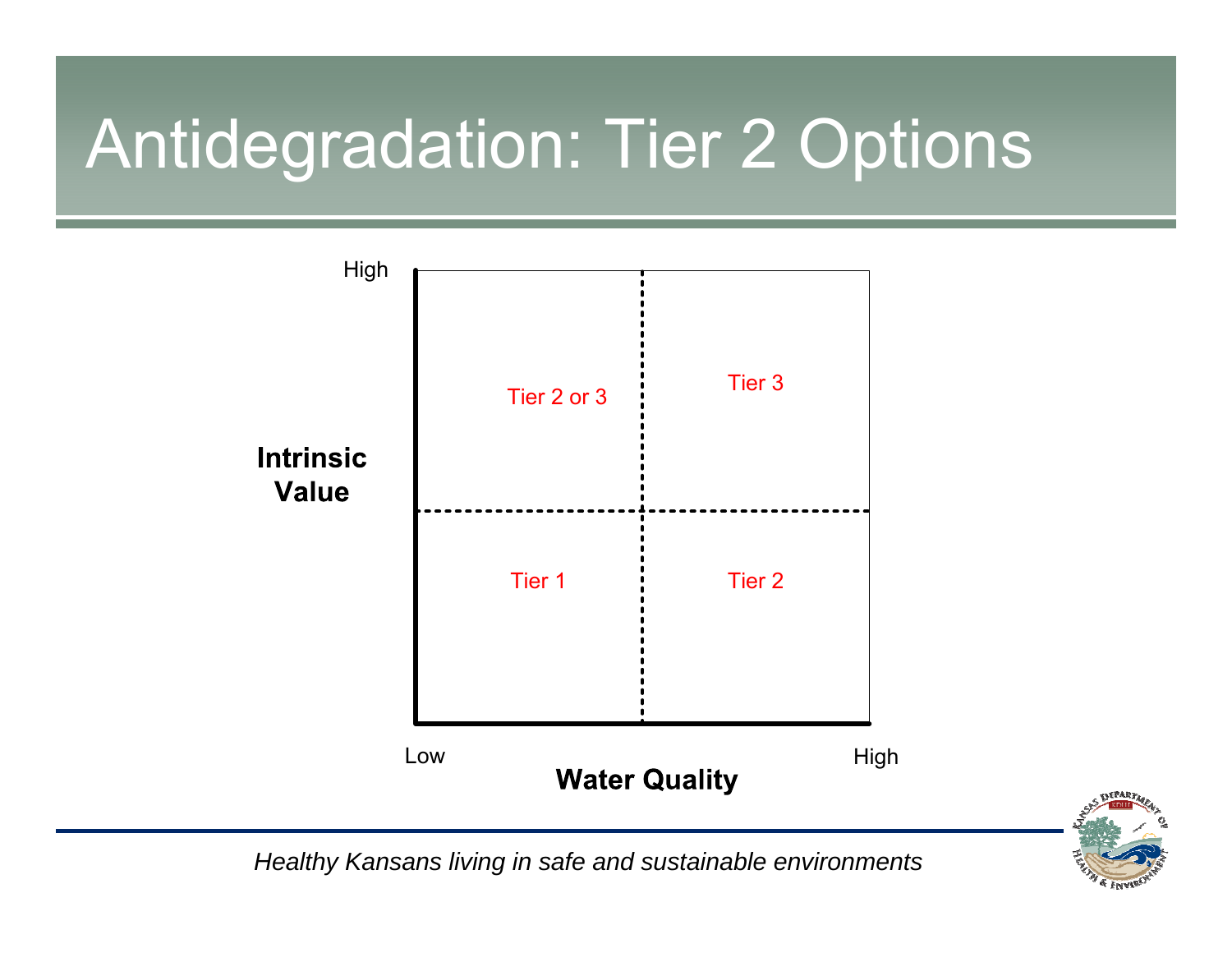#### Antidegradation: Social or Economic Justification

#### ¾ Option 1

- Utilize EPA's Interim Economic Guidance
	- Outdated
		- – $-$  EPA agrees it leaves something to be desired
		- $\mathcal{L}_{\mathcal{A}}$  , and the set of  $\mathcal{L}_{\mathcal{A}}$  $-$  Nothing new on the way
- ¾ Option 2
	- Utilize EPA's Interim Economic Guidance and other means
		- What might those other means be?
			- – $-$  Some examples we have seen
				- » New or expanding municipal facility = community growth
				- » New or expanding industrial facility = economic growth

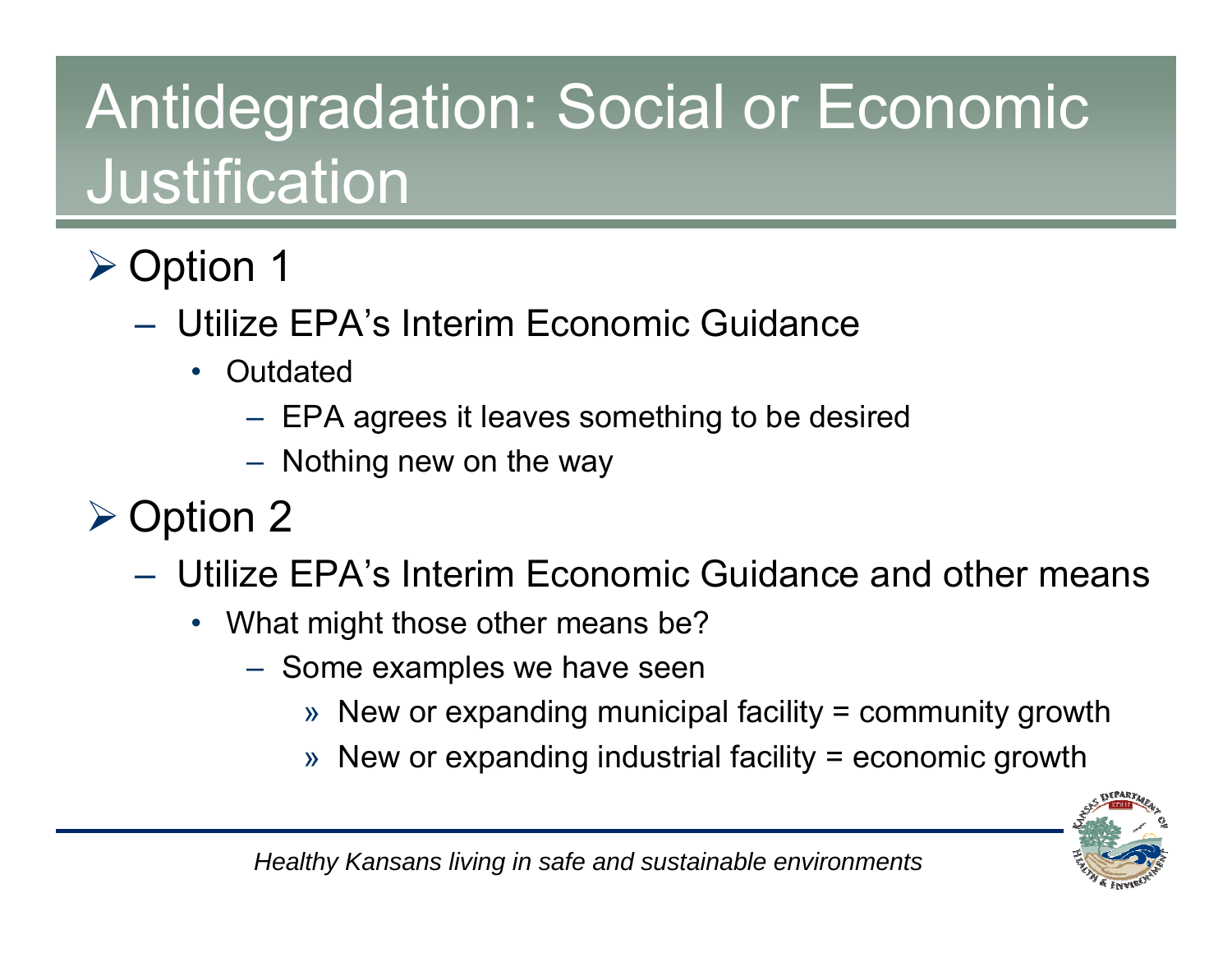#### Antidegradation: Alternatives Analysis

- ¾ Option 1
	- Mandatory acceptance of the least impacting alternative

#### ¾ Option 2

- – Accept most cost effective alternative
	- •Biggest bang for the buck





*Healthy Kansans living in safe and sustainable environments*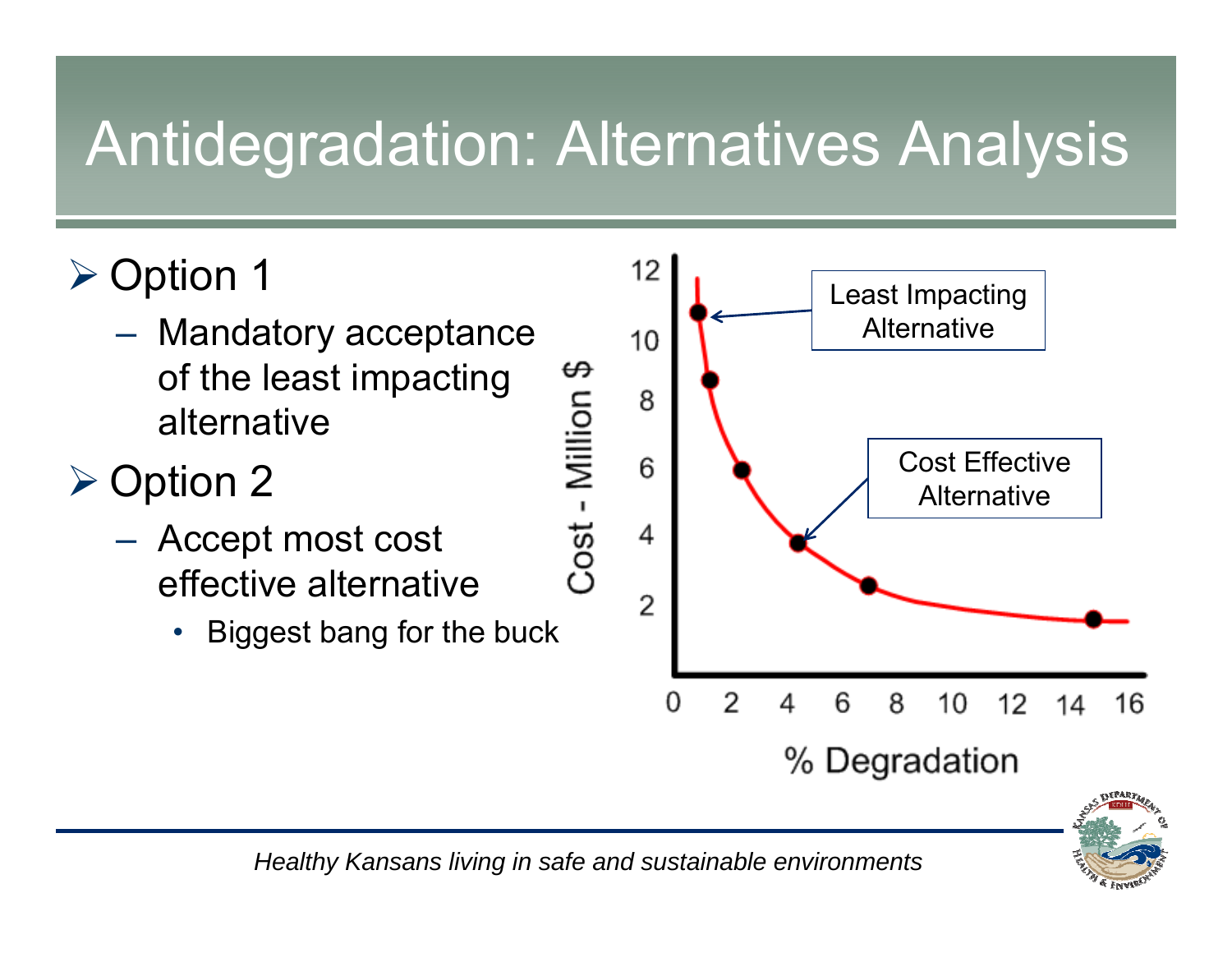#### Antidegradation: *De Minimis*

- A minimum amount of degradation allowed
	- $-$  Does not require Tier 2 review
- ¾ Option 1
	- Do not allow for a *de minimis* provision
- ¾ Option 2
	- Allow a *de minimis* provision
		- *Based on a percentage of assimilative capacity*
		- $\bullet$ *Based on a percentage increase above the existing water quality*

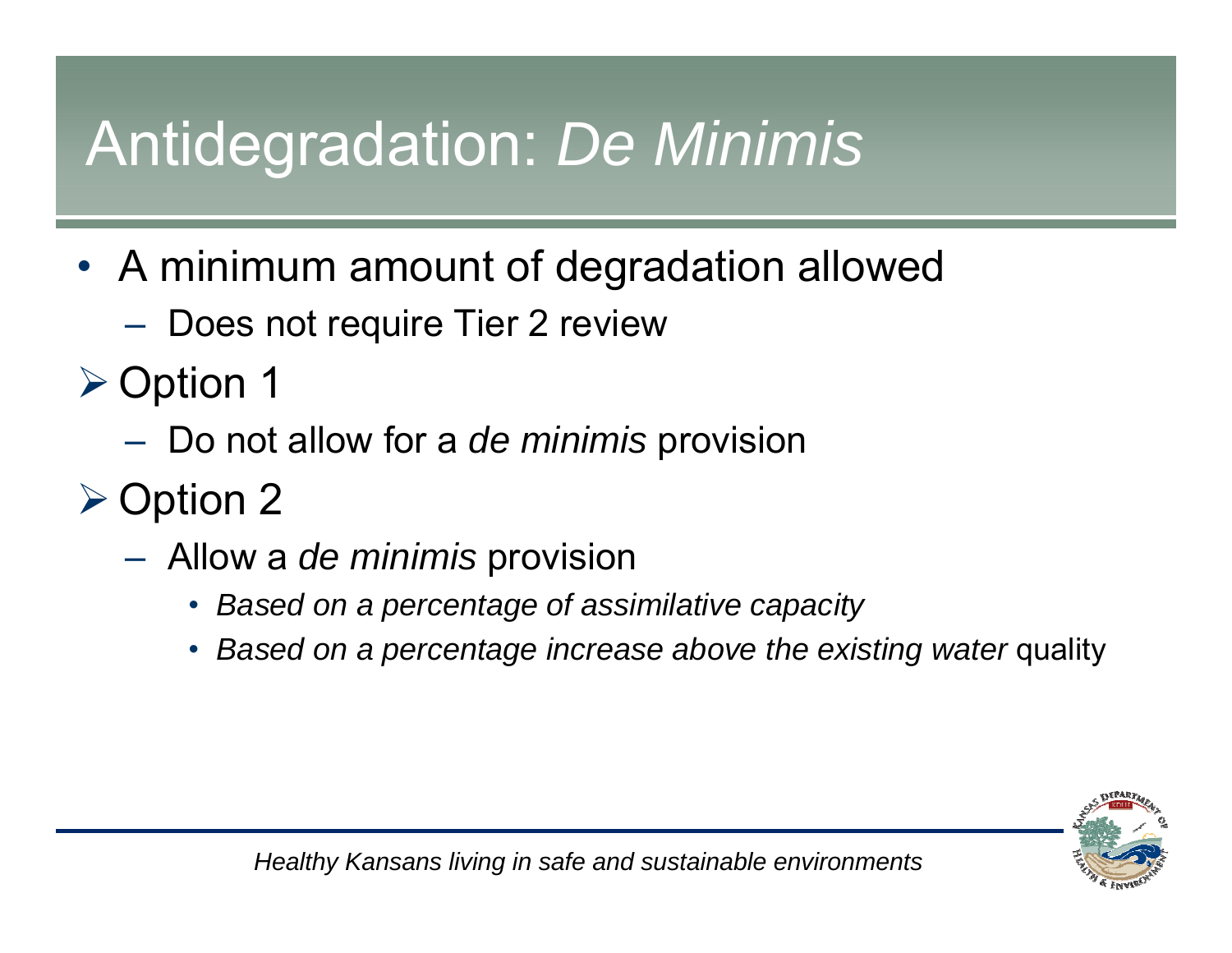#### *De Minimis* Provision

Antidegradation Concepts - 10% of Assimilative Capacity vs 10% Above Baseline





*Healthy Kansans living in safe and sustainable environments*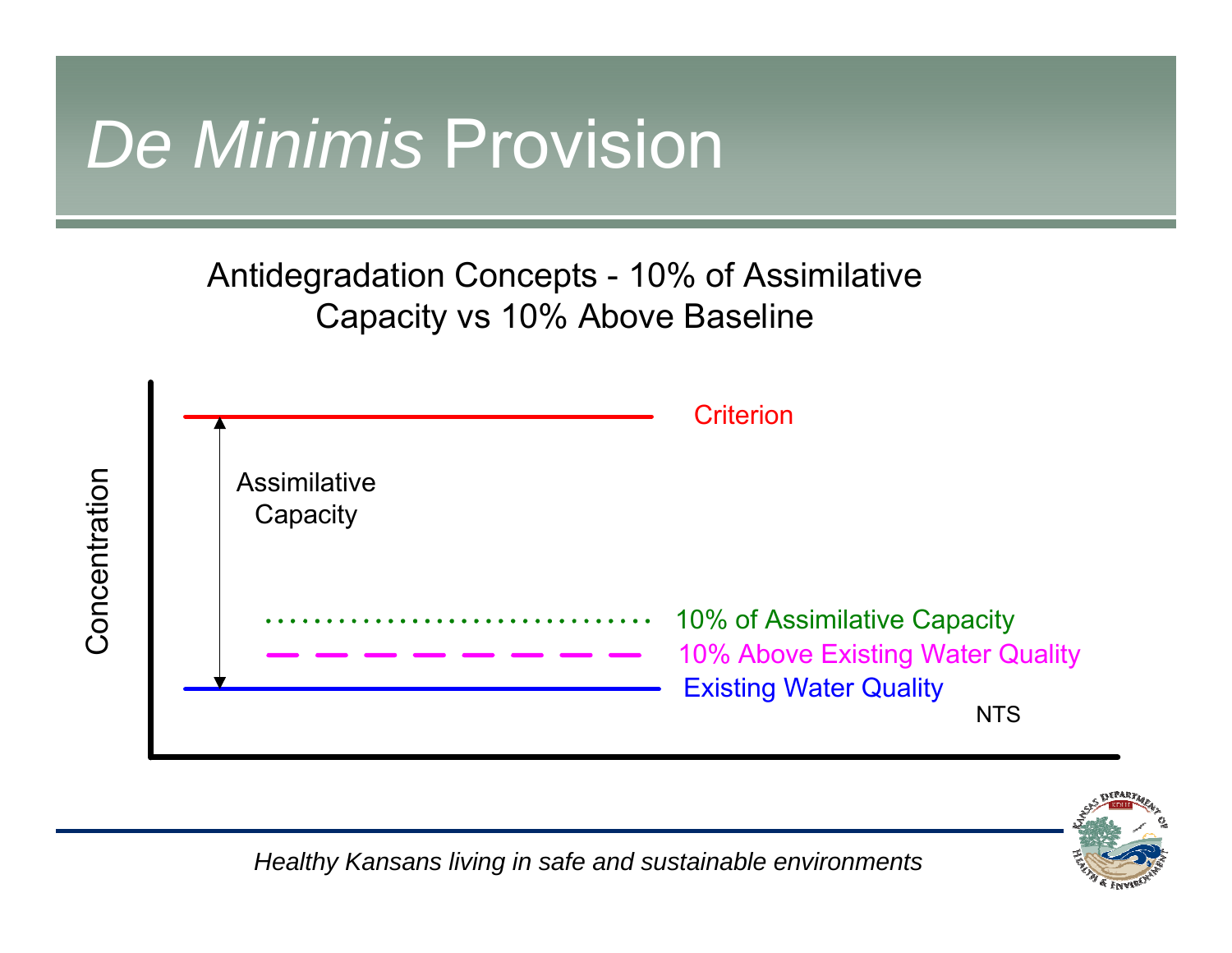#### Bacteria Criteria for Streams

- •Bacteria are indicators of waters' sanitary quality
- Since 2001, stream criteria are based on geometric means (GMs) of 5 samples in a 30-day period – *KSA-82a-2001*
- EPA later recommended seasonal geometric means during the recreation season
	- Kansas doesn't have seasonal criteria
- Seasonal GM is a better indicator of overall sanitary quality than the 30-day GM

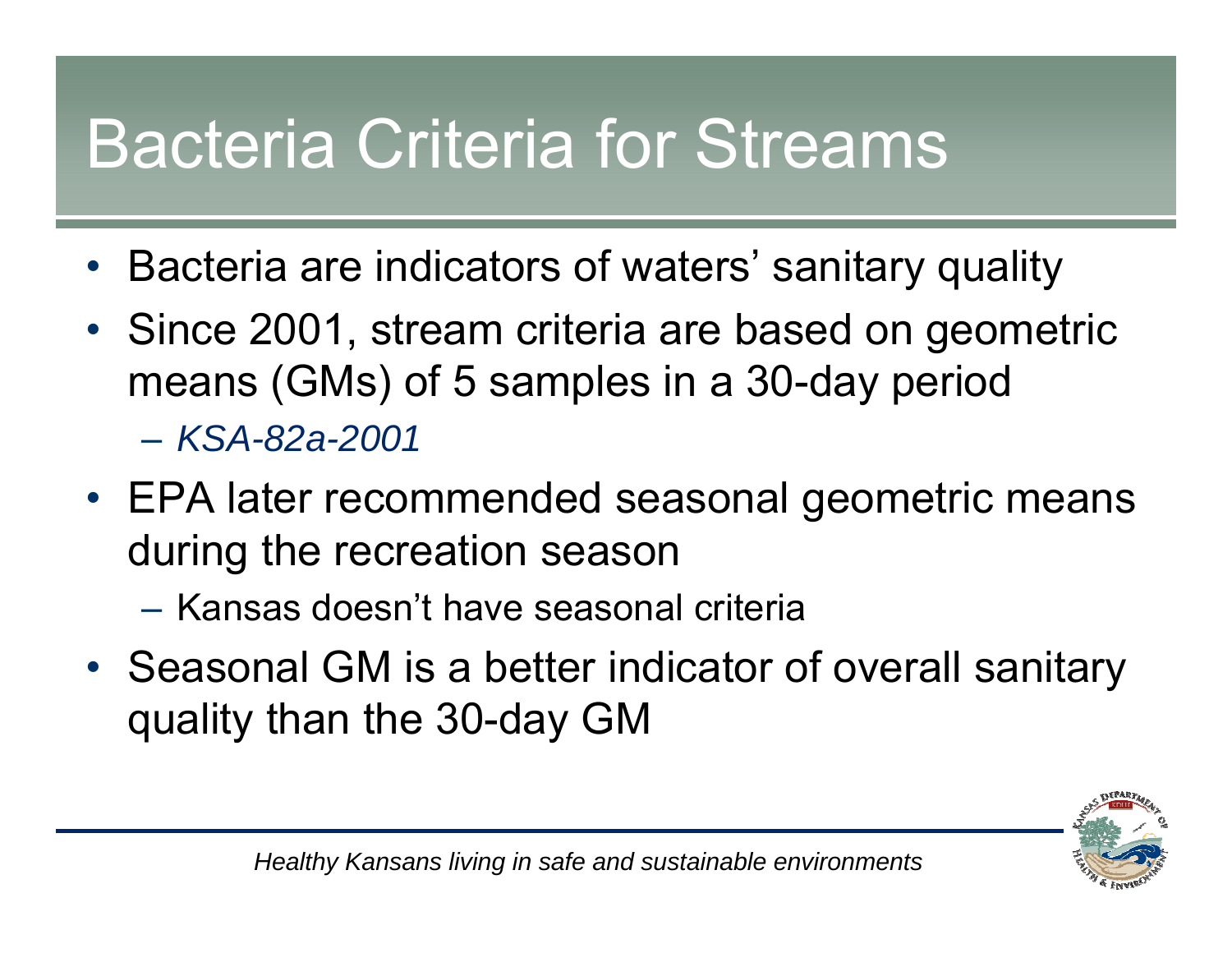#### Bacteria: Options

- ¾ Option 1
	- – Maintain the status quo for sampling frequency and duration;
	- $\mathcal{L}_{\mathcal{A}}$  Adopt seasonal geometric mean criteria
		- **Require Legislative action to amend State Statute**
- ¾ Option 2
	- – Adopt a single sample maxima criteria for streams
		- Require Legislative action to amend State Statute
- ¾ Option 3
	- $\mathcal{L}_{\mathcal{A}}$ Wait; EPA may publish new bacteria criteria by Oct 2012

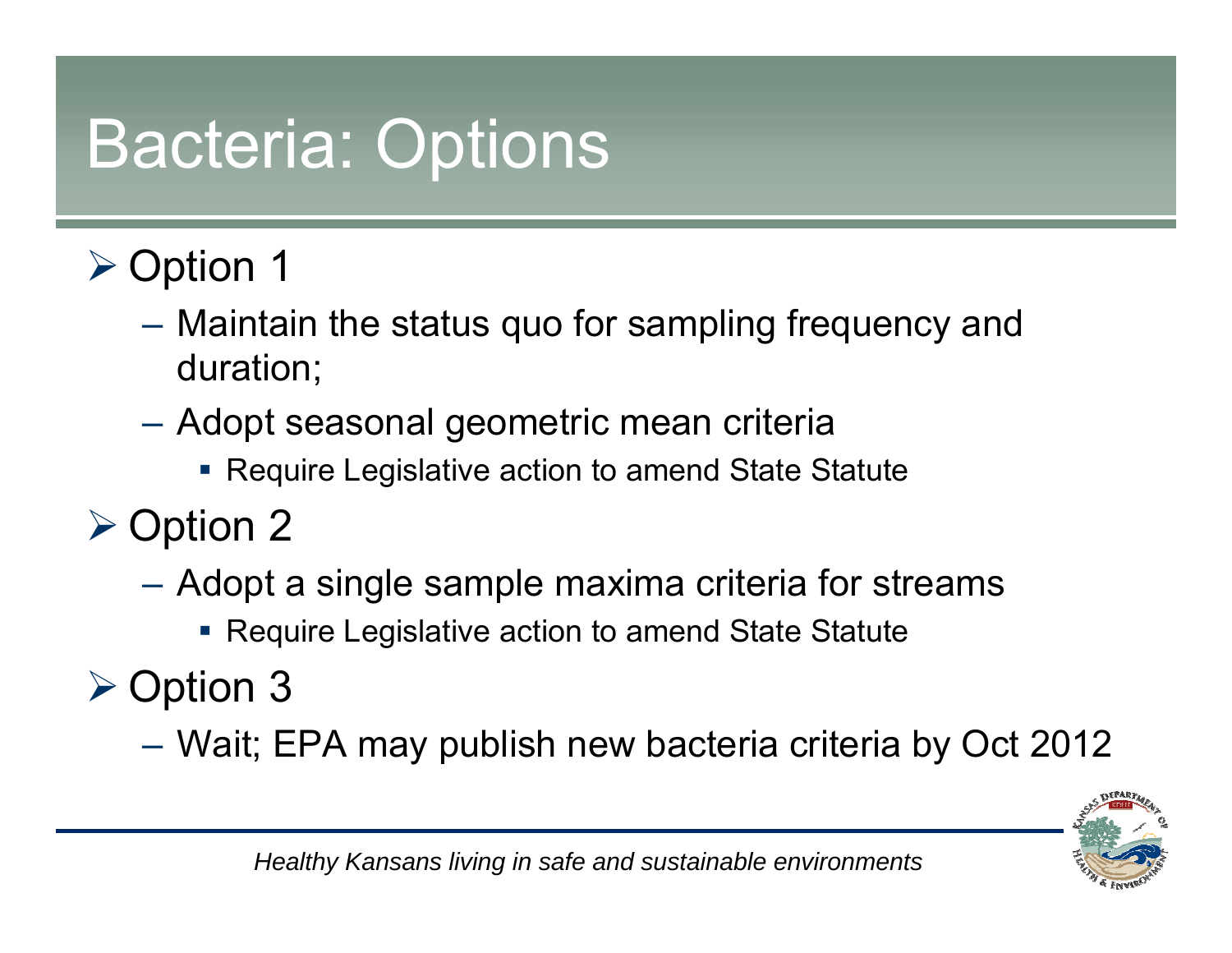#### Chlorophyll-a

- Eutrophication (excessive nutrient input) can add significant costs to drinking water treatment plants
- •The goal is early detection and prevention
- •Kansas has only narrative criteria for nutrients
- Chl-a is an indicator of nutrient enrichment
	- $-$  The most common photosynthetic pigment  $\,$
	- **An excellent indicator of algal production**
	- Excessive nutrients are often the main cause of algal blooms, *e.g.,* the lake closures last summer
- Taste and odor problems are more likely to occur when chl-a levels are above 10 μg/L

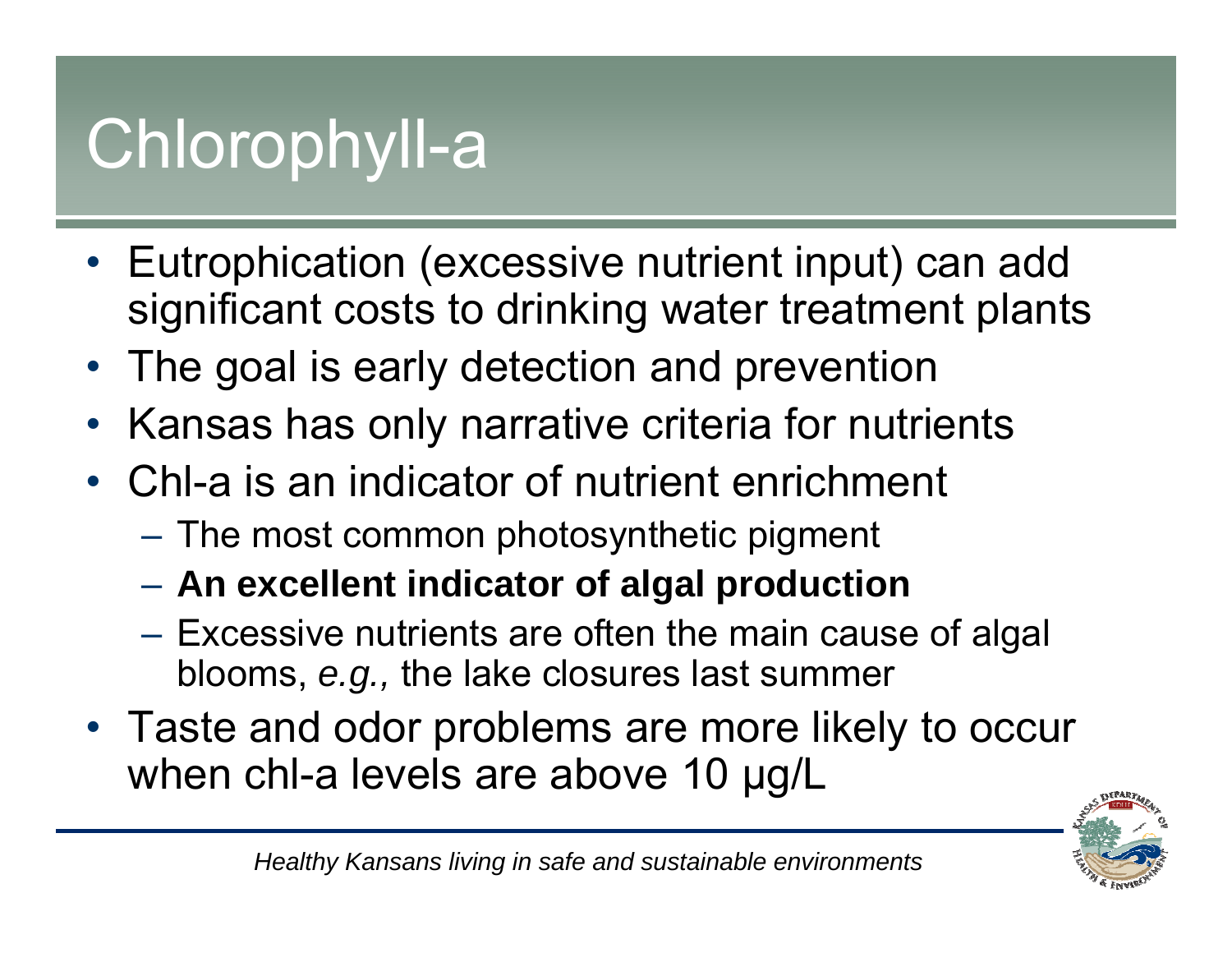### Chlorophyll-a: Options

- $\triangleright$  Maintain only the current narrative nutrient criteria
- ¾ Chl-a criteria for public water supply lakes or reservoirs - the lower of 10 μg/L or the long-term average, with no margin of safety
- ¾ Chl-a criteria for public water supply lakes or reservoirs - the lower of 9 μg/L or the long-term average, with a 10% margin of safety
- ¾ Adopt EPA Region VII RTAG's benchmark 8 μg/L

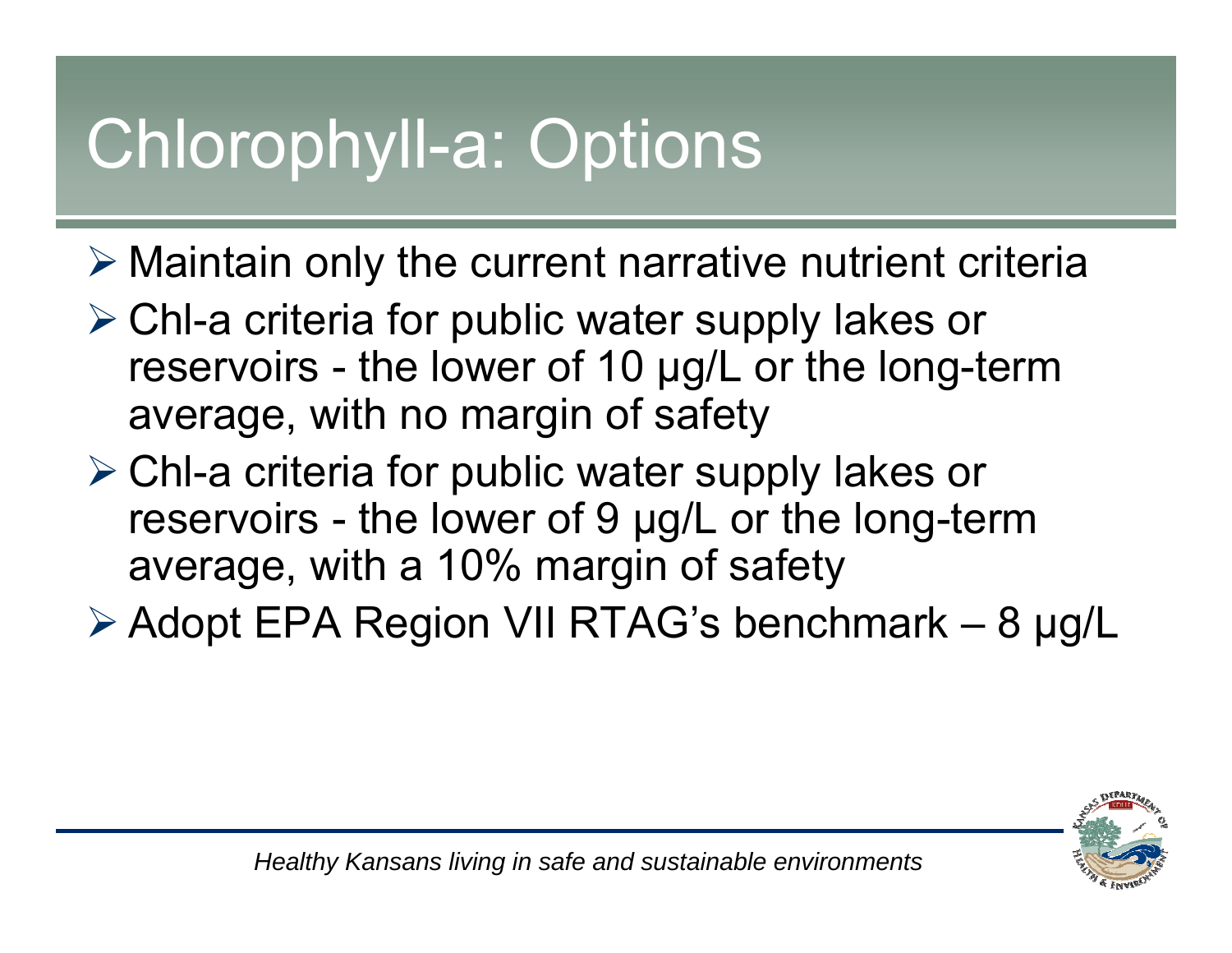## Dissolved Oxygen (DO)

- DO is critical for the support of oxygen-demanding aquatic organisms
- Current criterion is a minimum of 5 mg/L
- $\bullet$  Listed on the *impaired waters [303(d)] list* if failed more than once every three years
- Low DO may occur naturally, such as during periods of leaf fall, or natural springs
- DO levels in thermally stratified lakes are likely low beneath the top layers

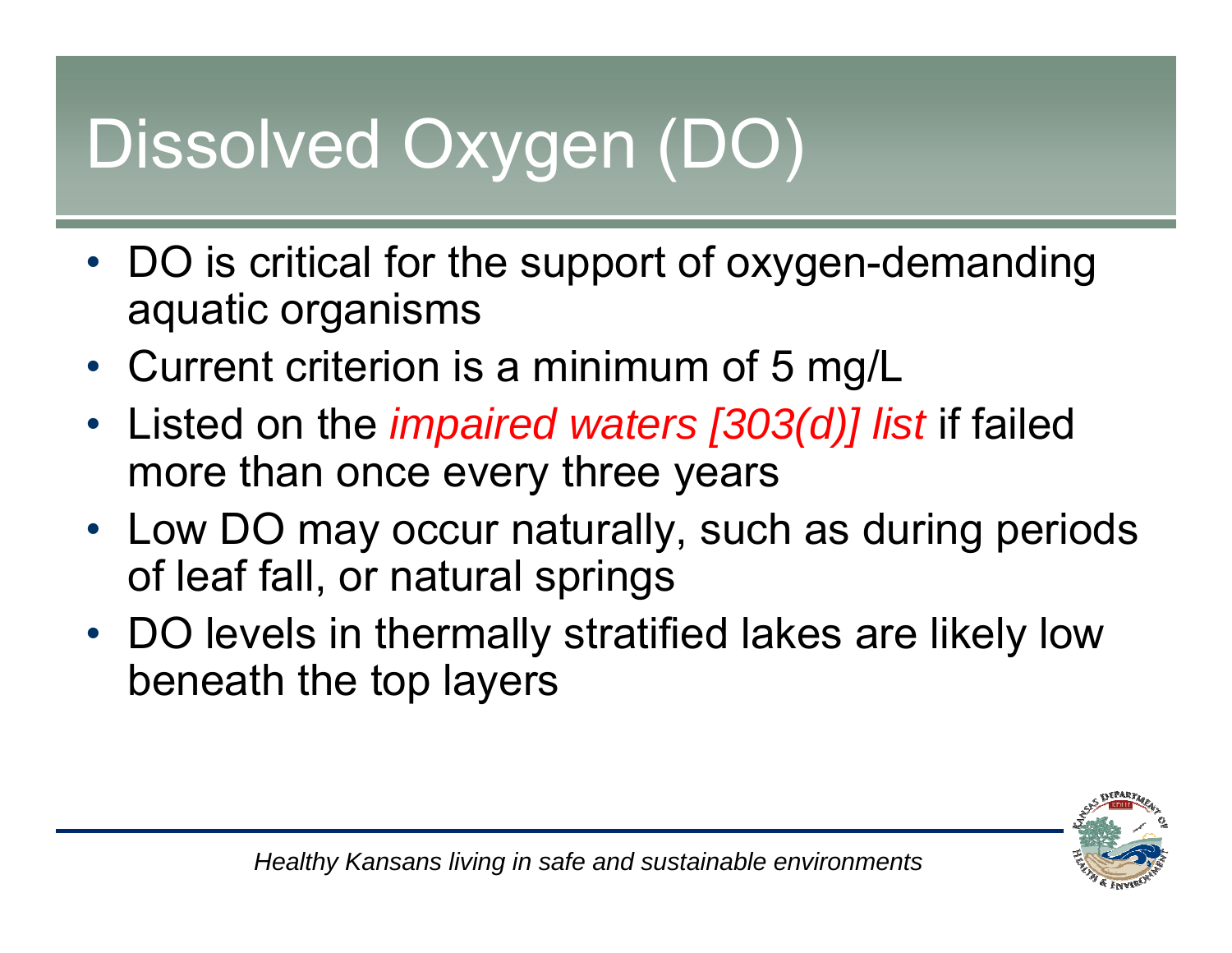## Dissolved Oxygen (DO): Options

- ¾ Lower the DO criterion to 4 mg/L as an instantaneous minimum
- ¾ Assess DO as a chronic criterion (binomial 10%)
- ¾ Explicitly state allowances for DO lower than 5 mg/L when caused by documented natural conditions
- $\triangleright$  Explicitly exclude applying DO criterion to the bottom layer of a lake

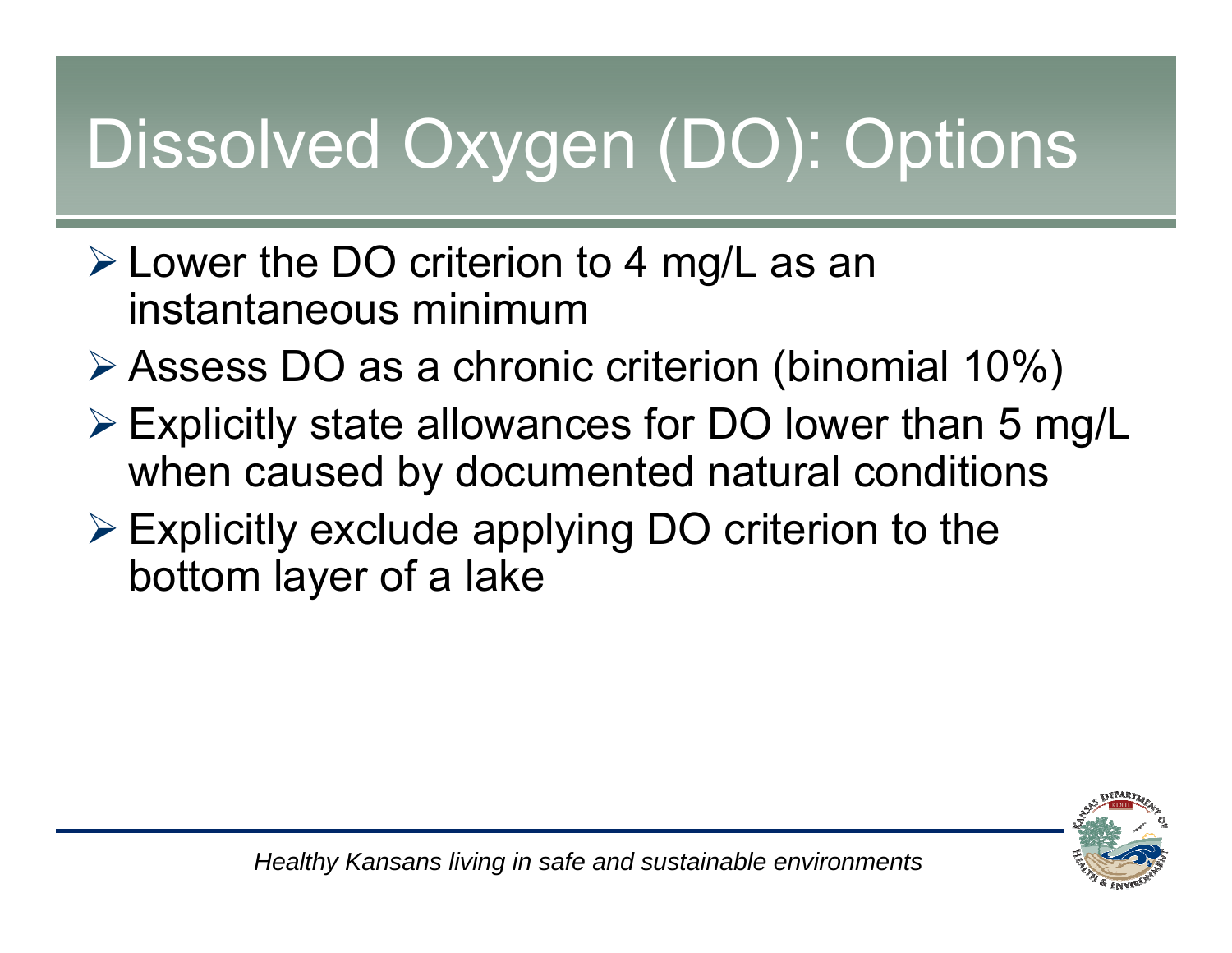## Duration & Frequency (D & F)

- Numeric water quality criteria have 3 components
	- $\mathcal{L}_{\mathcal{A}}$ Magnitude (how large), *e.g.* 250 mg/L for chloride
	- –Duration (how long), *e.g.* four-day average
	- Frequency (how often), *e.g.* once every three years
- D & F <u>NOT</u> addressed by KSWQS, but by 303(d) Listing Methodology (not part of KSWQS)
- Need to be addressed in KSWQS following a recent lawsuit in Florida
	- Avoid potential litigation in KS

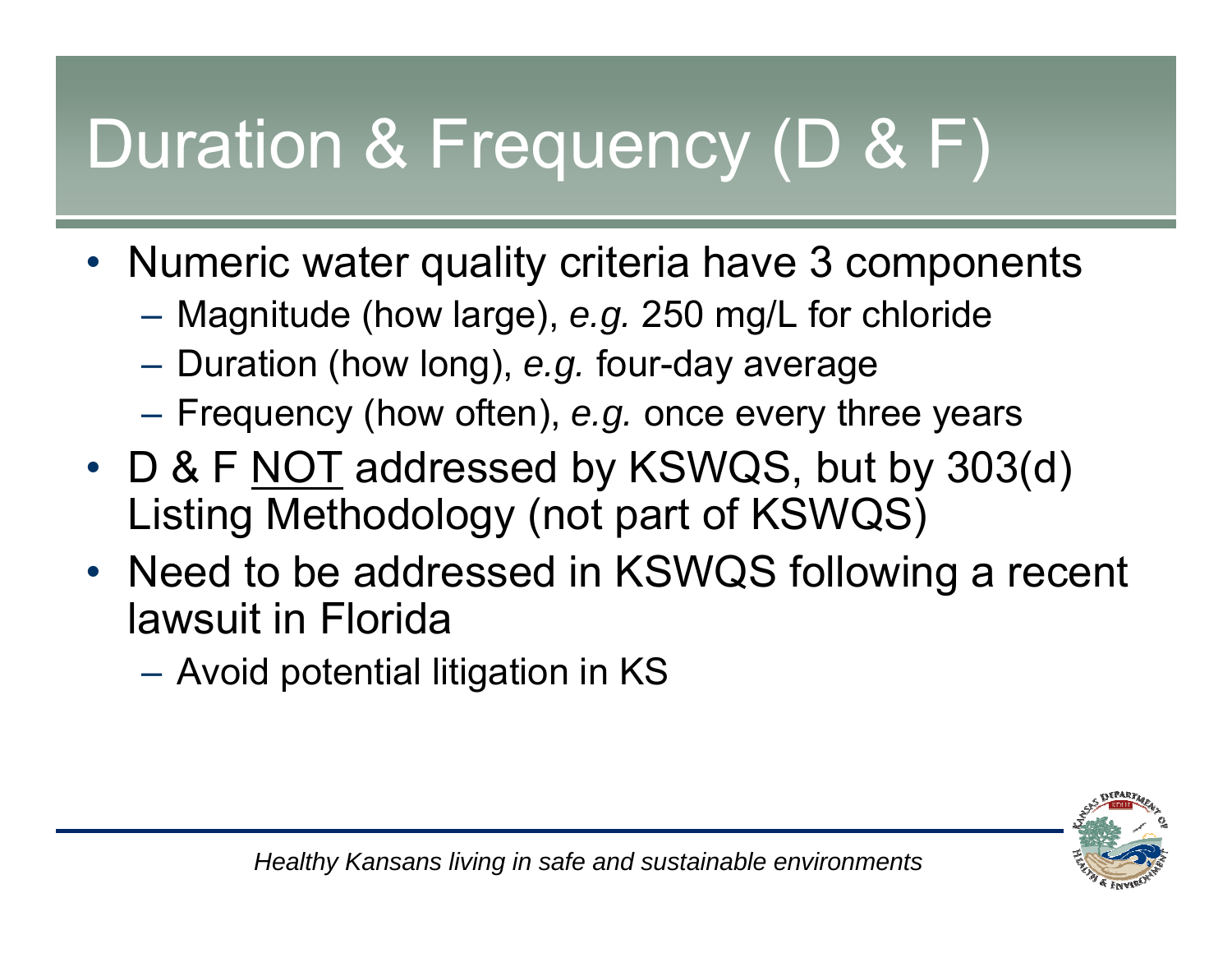### Duration & Frequency: Options

- $\triangleright$  Continue the status quo, no direct tie-back to KSWQS
- ¾ Define D & F for each pollutant in KSWQS
- ¾ Explicitly state assessment procedures in KSWQS
- $\triangleright$  Explicitly delegate the definition of D & F to the 303(d) Listing Methodology
- ¾ Adopt the 303(d) Listing Methodology by reference
	- − The Listing Methodology will become a part of the KSWQS and require EPA's formal approval for any revisions

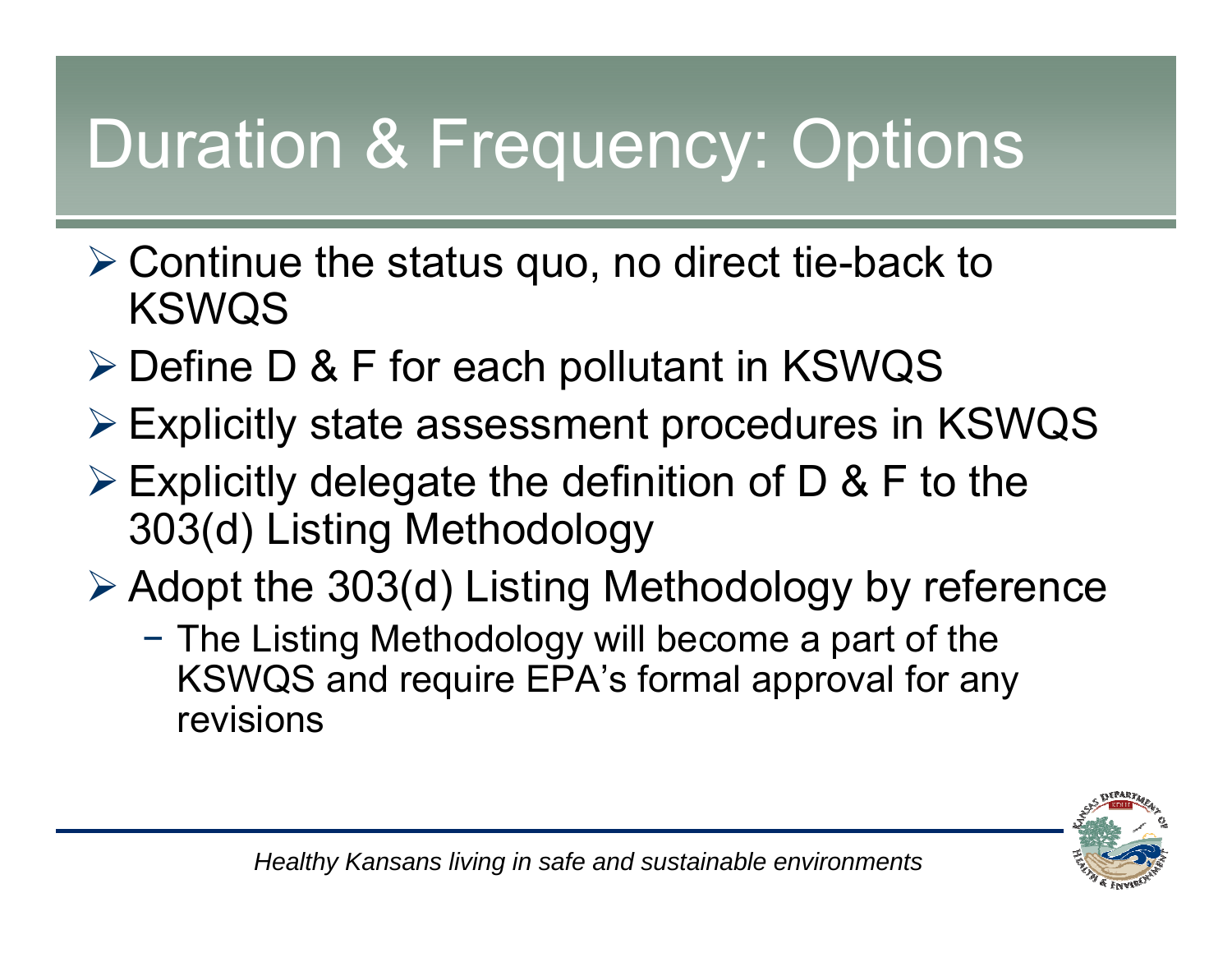#### **Temperature**

- •Important for propagation and survival of fish
- $\bullet$  The current criteria
	- Max ≤ 32ºC
	- $−$  Changes by a artificial source ≤ 3ºC (5ºF)
- $\cdot$  EPA recommended a 2 $\circ$ C allowable change for lakes or reservoirs

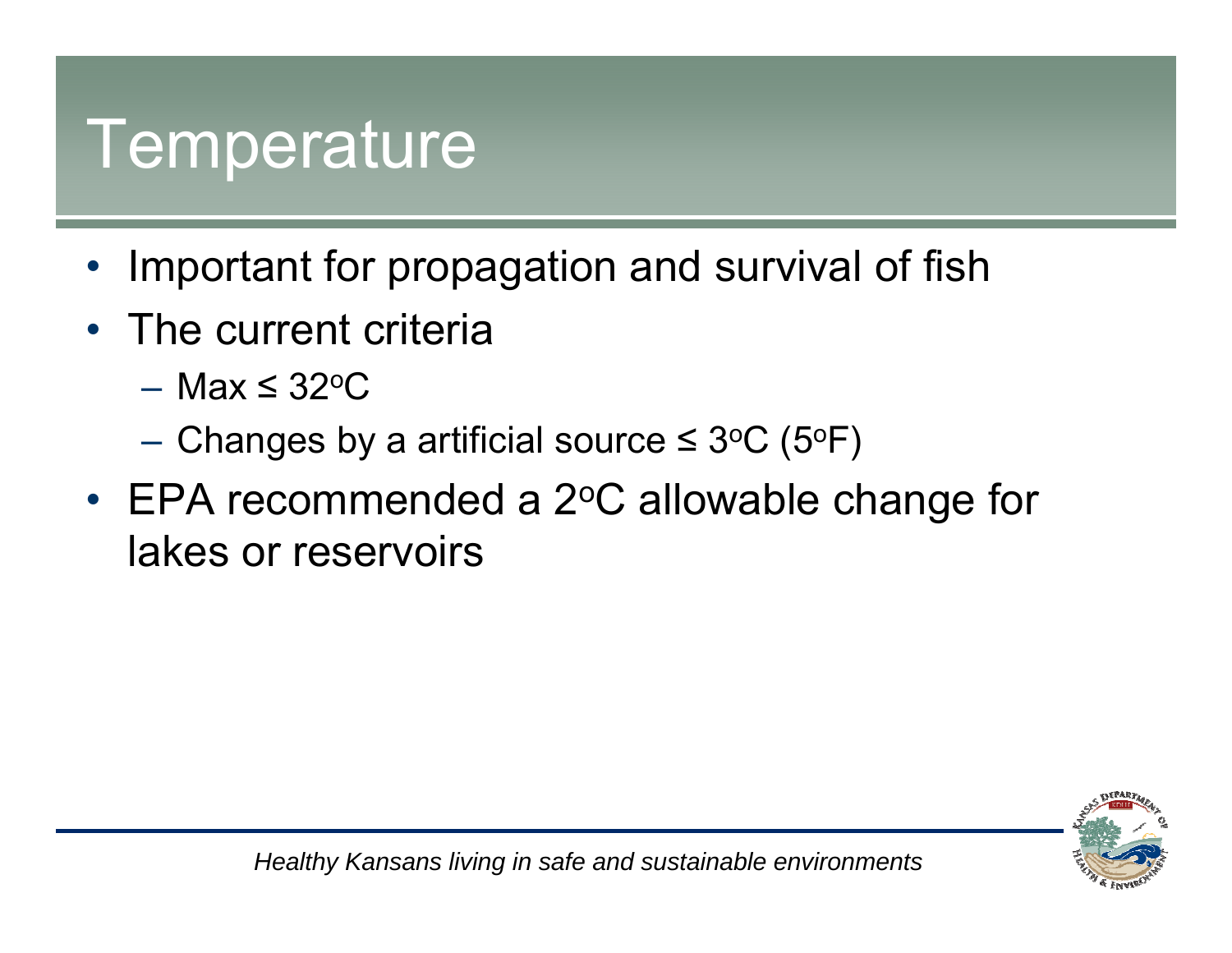#### Temperature: Options

- $\triangleright$  No change to the current criteria
- $\triangleright$  Add a new allowable change limit for lakes of 2 $\mathrm{^{\circ}C}$ ; and designate the current change limit of 3°C for streams only

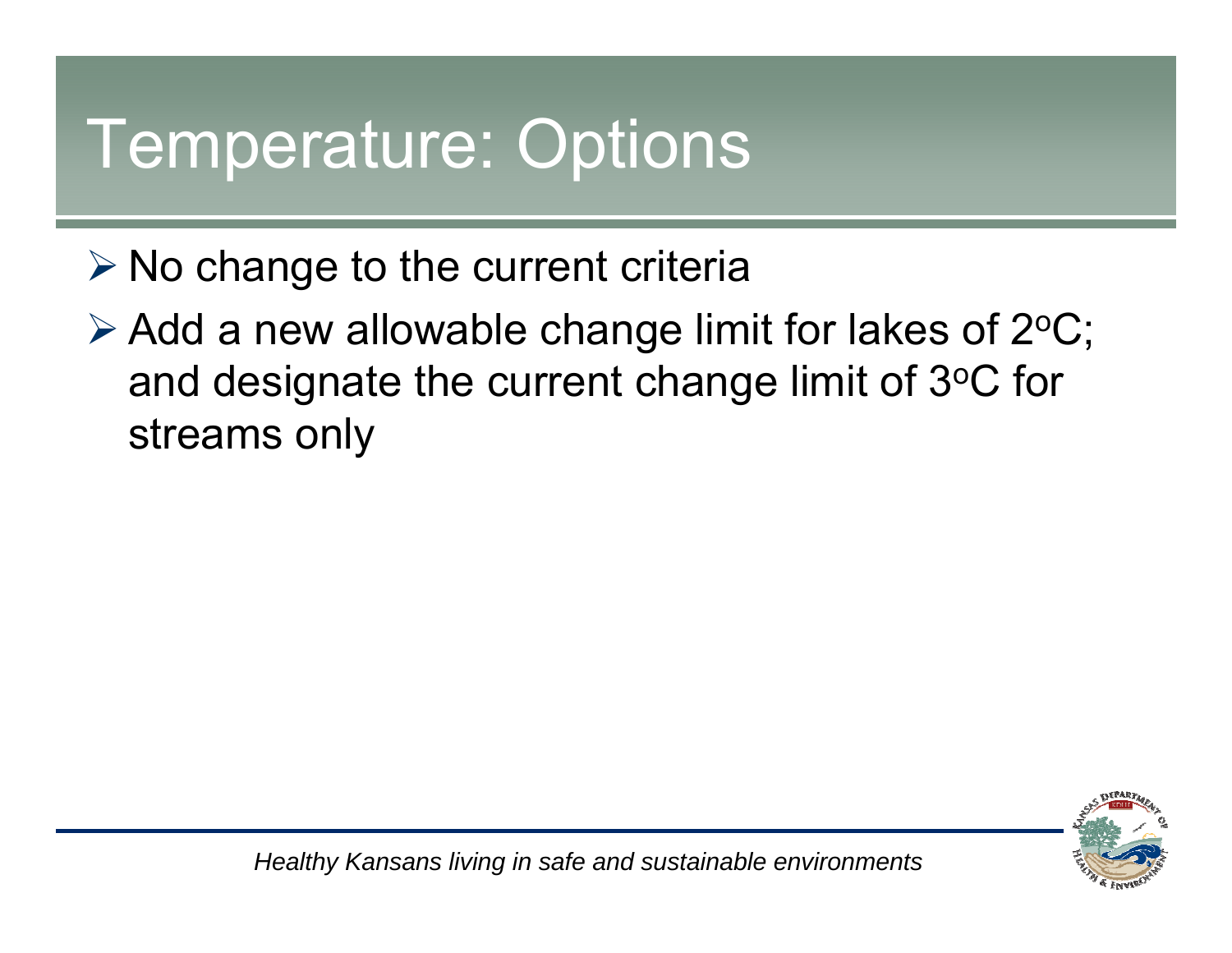## Additional Issues



*Our Vision: Healthy Kansans living in safe and sustainable environments*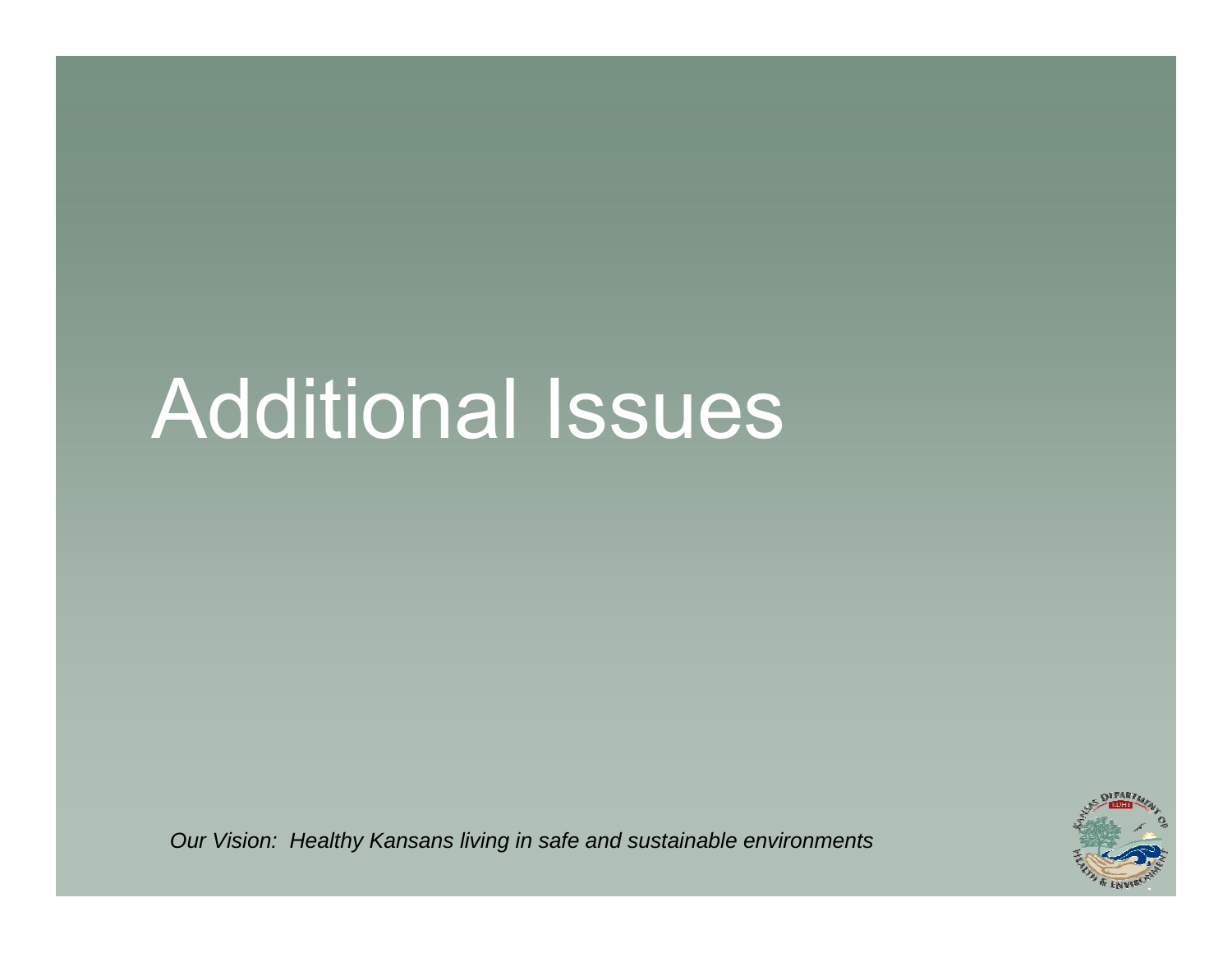#### Topics Presented by KDHE

- •Atrazine aquatic life criterion
- $\bullet$ Chloride aquatic life criterion
- •Copper Biotic Ligand Model
- •Mixing zone for all uses

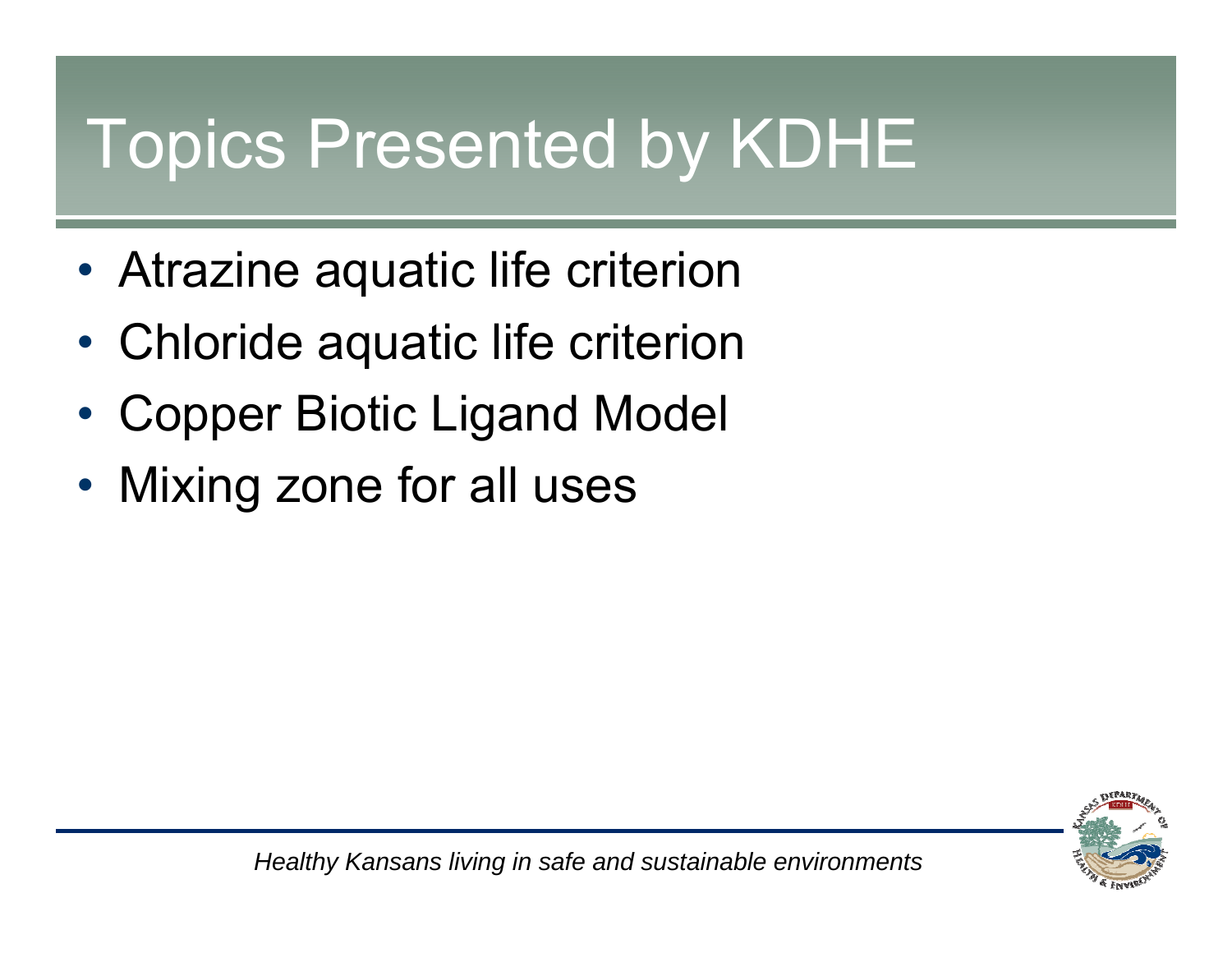### Topics Presented by Focus Group

- Loophole between point source and non-point source needs to be closed
- Surface waters should be redefined to include the words "regardless of classification"
	- Require Legislative action to amend Statute
- The current mixing zone policy is inadequate to protect aquatic and other uses
- •• The frequency of excursions above aquatic life criteria seems high

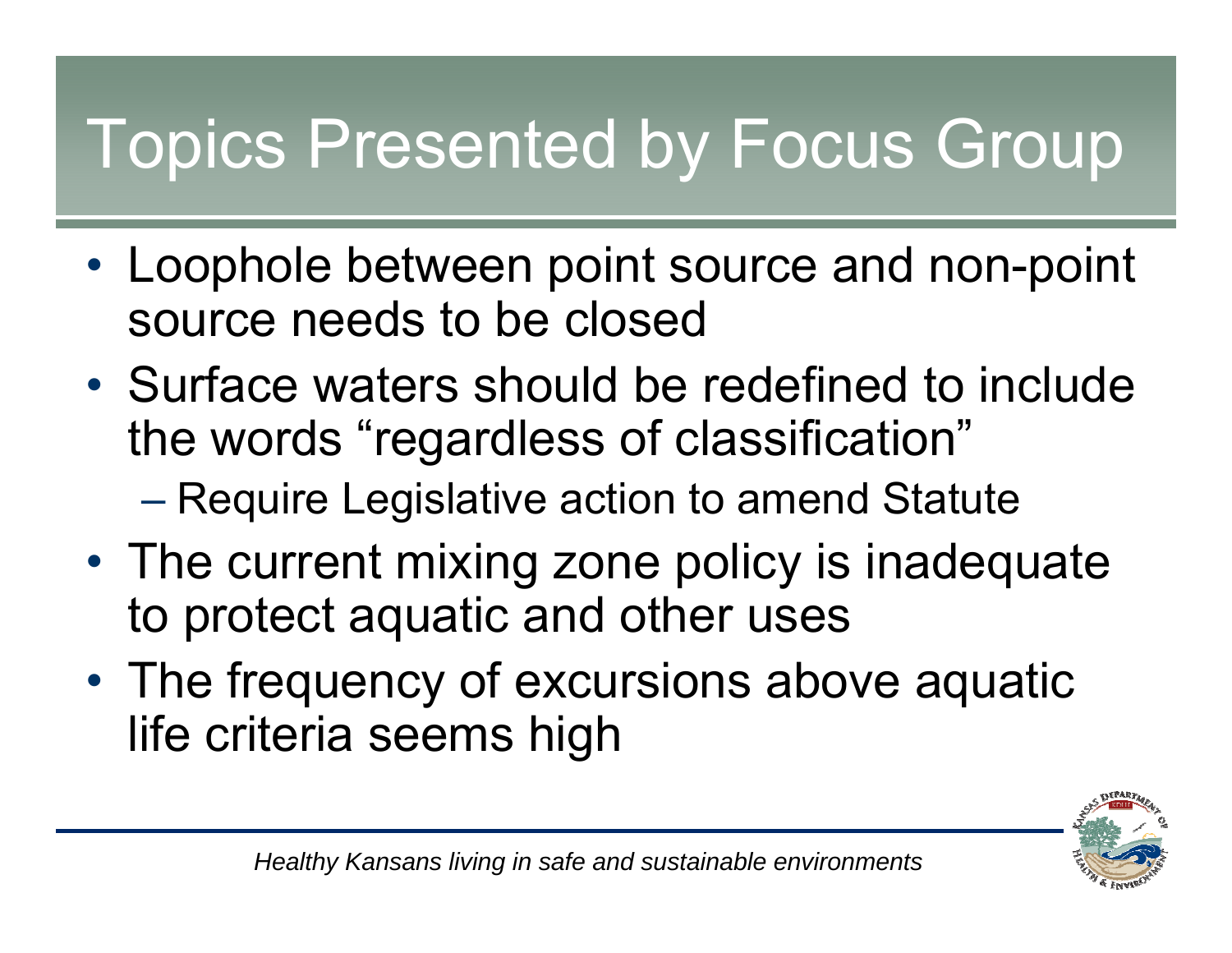### Topics Presented by Focus Group

- $\bullet$  Mixing zones allowed into classified lakes inadequately provide protection from nutrient loading
- •• Suspension of numeric surface water criteria when stream flow is less than the critical flow fails to protect the designated uses
- • The Secretary of KDHE should not be allowed to exempt low flow classified streams from numeric bacteria criteria

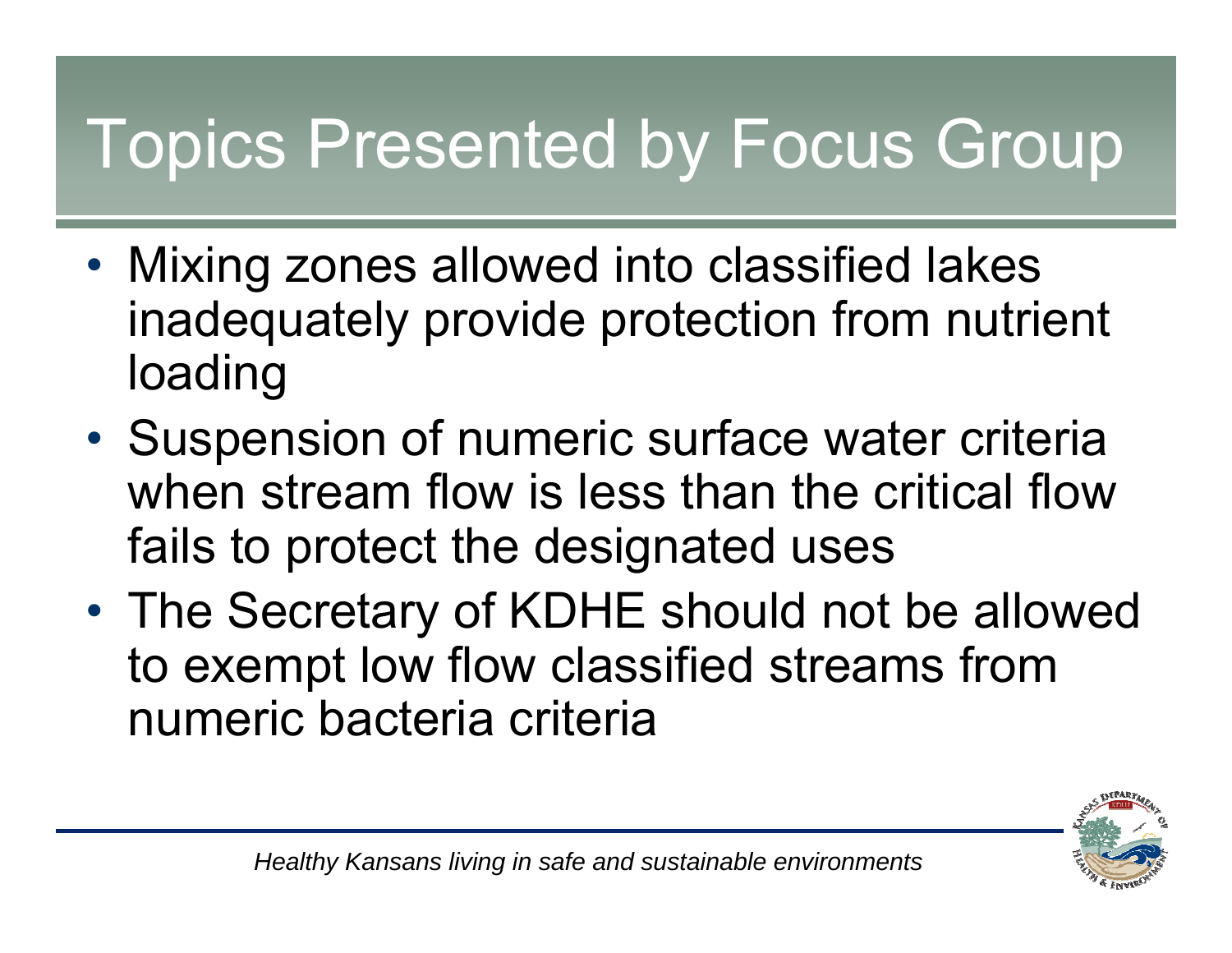#### Topics Presented by Focus Group

- •• KSWQS allow existing artificial sources to be grandfathered into the new standards
- •• KDWQS ineffectively deal with suspended solids
- The current criteria and testing methods need to up to date to EPA's most current standards and recommendations

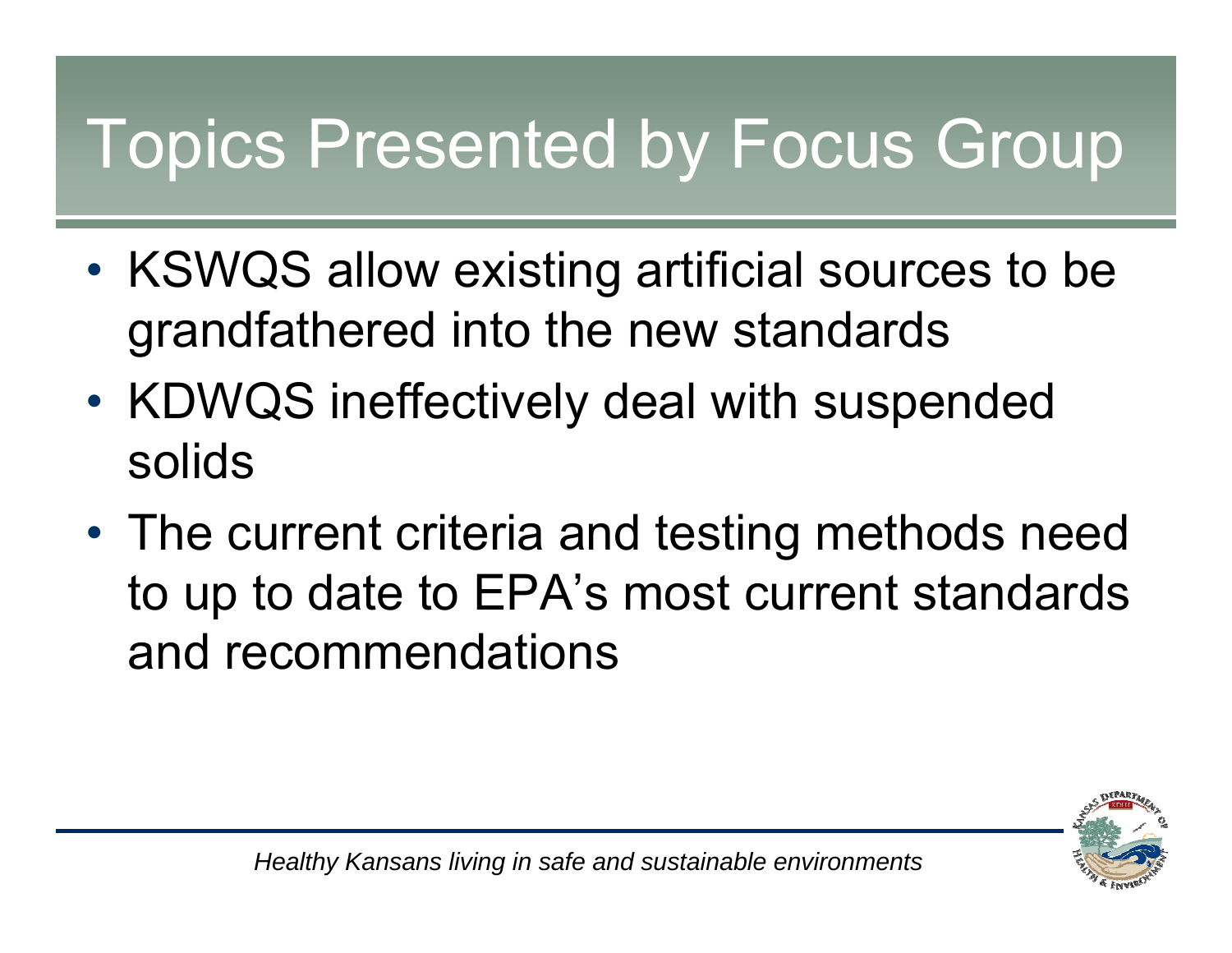#### Focus Group Voting Result

| Chlorophyll-a/          | 16 | Bacteria           |  |
|-------------------------|----|--------------------|--|
| <b>Nutrients</b>        |    |                    |  |
| Antidegradation         | 12 | Temperature        |  |
| Duration &<br>Frequency | 8  | Chloride           |  |
| Dissolved Oxygen        |    | <b>Mixing Zone</b> |  |



*Healthy Kansans living in safe and sustainable environments*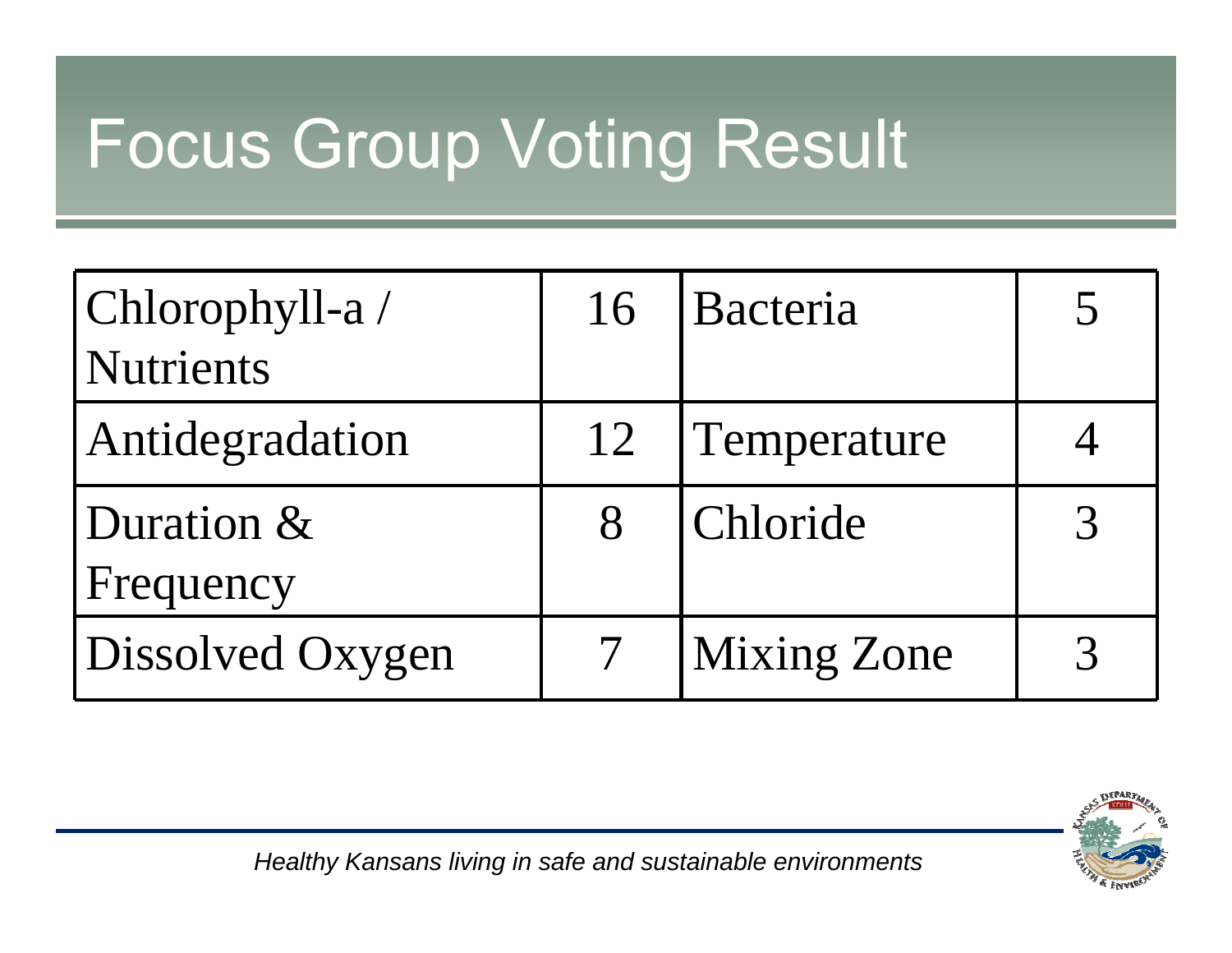#### **Contact Information**

**KDHE BOW Website www.kdheks.gov/water**

**Yan Wang 785-296-5508 ywang@kdheks.gov**

**Mike Tate 785-296-5504 mtate@kdheks.gov**